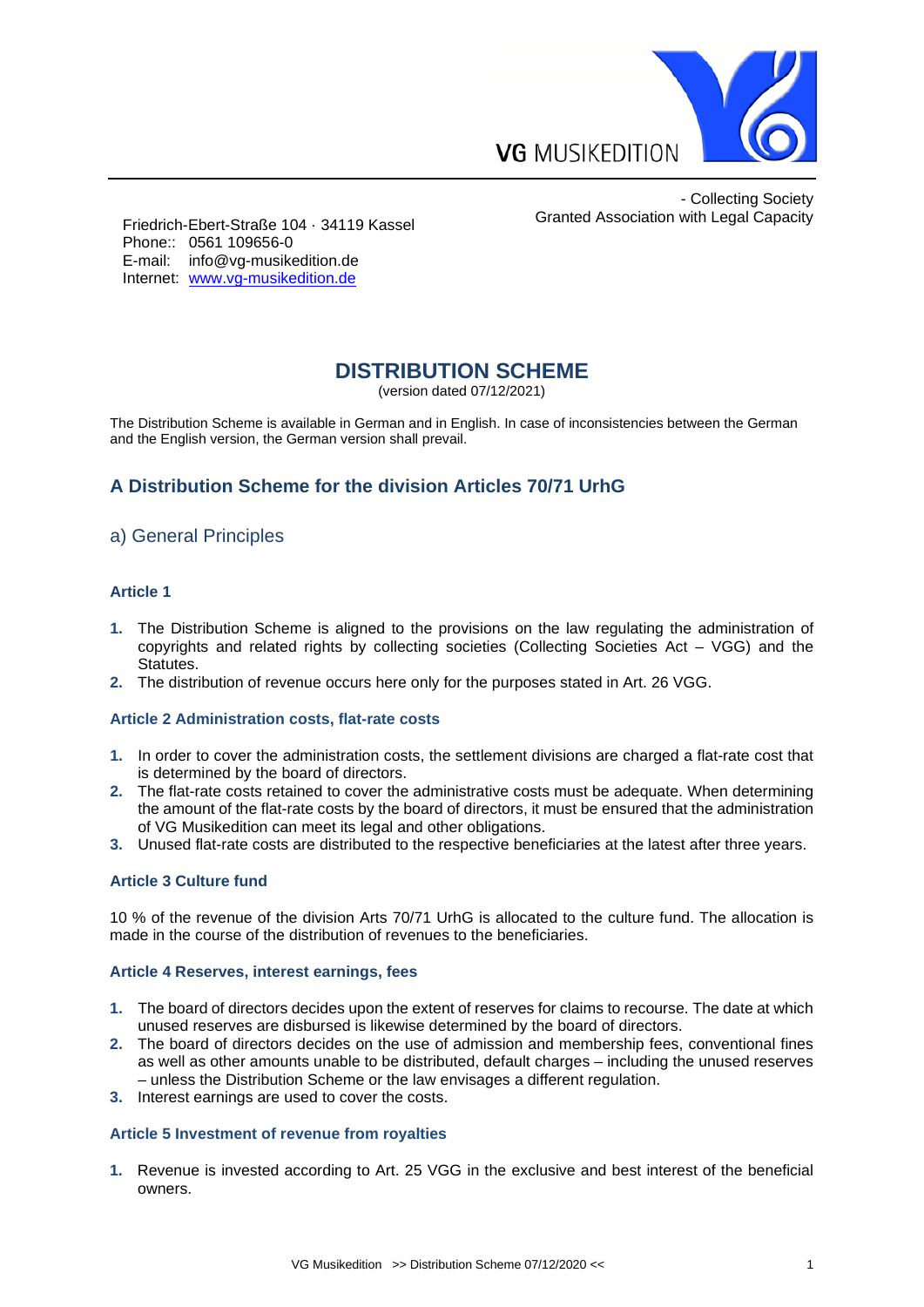- **2.**
- a) With regard to the general investment policy on revenue it must be taken into account that the amounts to be invested are assets held in trust which the beneficial owners are entitled to. Thus, the security of the investment has precedence overachieving a return on investments (Art. 17 Para. 1 no. 8 VGG).
- b) When investing income, it must be ensured that the distribution deadlines (Art. 28 VGG) can be met.
- **3.** Details are regulated by an investment guideline; their compatibility with legal requirements must be assessed and determined by an auditor or auditing firm.

## **Article 6 Royalty beneficiaries on the basis of membership**

- **1.** Those with a claim to participate in the distribution of revenue are royalty beneficiaries who, as members, were demonstrably involved in the works and/or editions, for whose use VG Musikedition received remuneration during the delimitation period.
- **2.** Royalty beneficiaries in terms of paragraph 1 are the owners of rights pursuant to Articles 70/71 UrhG.
- **3.** The shares of the royalty beneficiaries are calculated on the basis of the number, type and duration of the works and the number of their performances and/or other uses.

### **Article 7 Royalty beneficiaries on the basis of mandates acc. to Art. 2 Para. 1 Sentence 3 of the Statutes**

- **1.** VG Musikedition issues a settlement to every royalty beneficiary who is neither a regular member nor an affiliated member, but who has rather issued a mandate in the sense of Article 2. Para. 1 Sent. 3 of the Statutes, for the remuneration that VG Musikedition has received demonstrably solely through the use of the rights of collection transferred to it by one or a group of these beneficiaries.
- **2.** If such rights are subject to a flat-rate exploitation or co-exploitation and flat-rate revenue is received, the money is distributed in consideration of the identifiable scope and frequency of presentation, reproduction, distribution and other means of exploitation, and in observance of recognisable royalty circumstances which allow conclusions to be drawn about the scope of use relevant to copyright.
- **3.** VG Musikedition receives reasonable commission for the costs and expenses it incurs and reasonable remuneration for its activities.

## **Article 8 Distribution according to divisions**

- **1.** Revenue related to works is distributed to the beneficiaries in accordance with the individual net settlement. If several protected works/editions are performed during an event, the revenue is distributed proportionately on the basis of how long each of the works last, whereby the calculation rounds up the shares of the played works/editions into full 10-minute blocks.
- **2.** Revenue from flat-rate agreements is settled on the basis of the point values as stipulated in Section b) Execution Regulations, Article 5 Settlement Key.
- **3.** a) If flat-rate agreements exist with churches, the revenue is first distributed for the works or editions that have been demonstrably performed in the context of these agreements. If the distribution sum has then still not been used up, the disbursement of the distribution sum takes account of each registered work edition from which performance material is available in a manner customary to the trade and which can be performed in the context of the flat-rate agreements with churches.

b) If flat-rate agreements exist with choral societies, the revenue is first distributed for the works or editions that have been demonstrably performed in the context of these agreements. If the distribution sum has then still not been used up, the disbursement of the distribution sum takes account of each registered work edition from which performance material is available in a manner customary to the trade and which can be performed in the context of the flat-rate agreements with choral societies.

c) If flat-rate agreements exist with broadcasting companies and other concert organisers, the revenue is first distributed for the editions or works that have been demonstrably broadcast or performed in the context of these agreements. If the distribution sum has then still not been used up, the disbursement of the distribution sum takes account of each registered work edition from which performance material is available in a manner customary to the trade and which can be performed in the context of the existing flat-rate agreements.

d) When settling performances under flat-rate agreements, the distribution sum per work or edition is reduced to a maximum of  $\epsilon$  10.00 (less lump sum costs and allocations to Cultural Foundations), if the total number of visitors is less than 20 and entrance is not charged for the performance.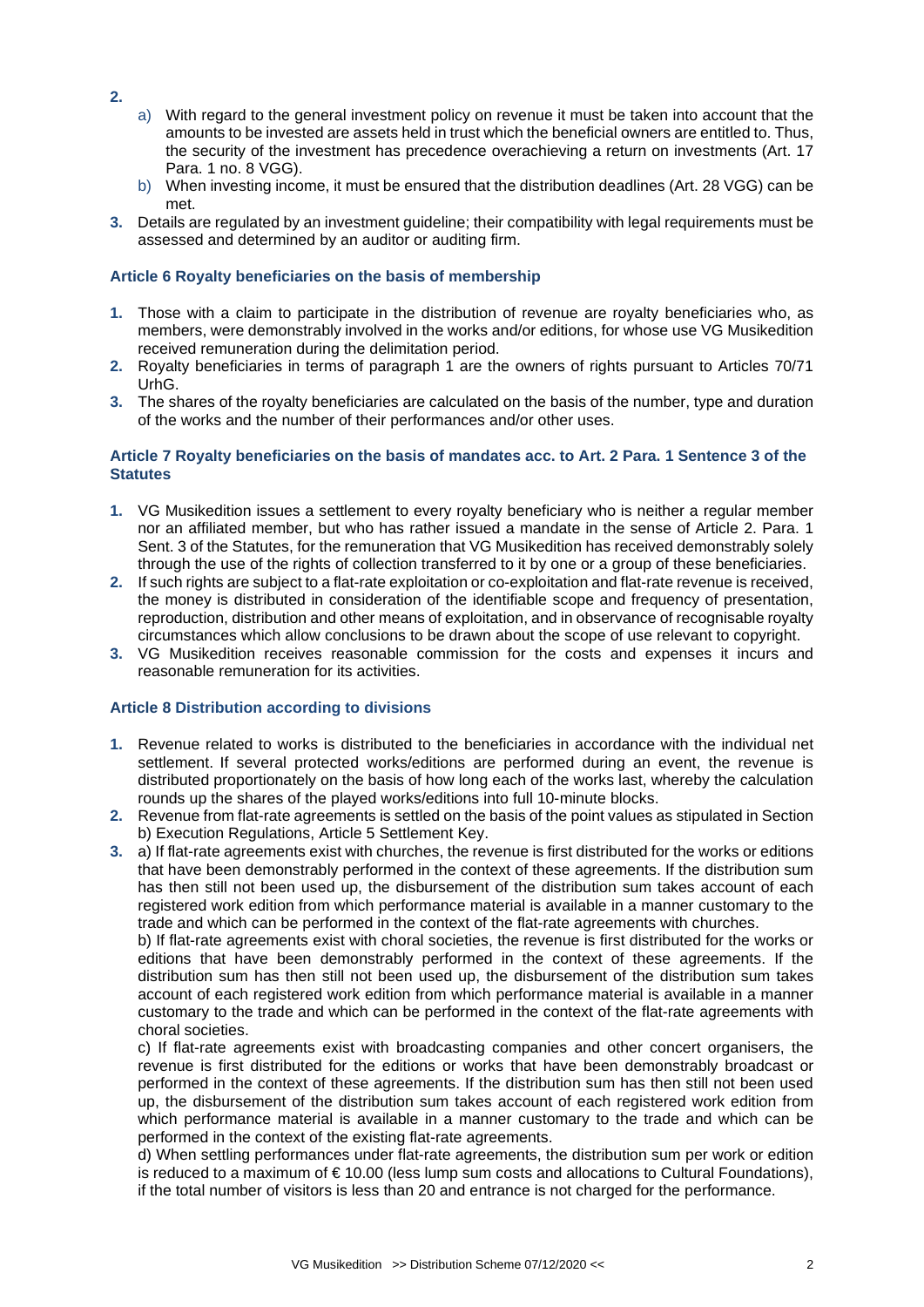- **4.** All registered works and editions are taken into account in the distribution of library royalties under the flat-rate agreement, with the exception of works and editions submitted as manuscripts as well as – for registration of work from 1/1/2019 – works and editions without ISMN (International Standard Music Number).
- **5.** In the distribution of royalties under the flat-rate agreement for private recording rights (ZPÜ), the only works and editions considered are those that can be expected to be reproduced by recording from broadcasts onto audio carriers or visual-audio carriers or from transmissions on one audio carrier or visual-audio carrier onto another. This is particularly the case if an audio carrier or visualaudio carrier of a work or an edition is available, or if such has been broadcast during the settlement period.
- **6.** The distribution of revenue from the division ZVV occurs in the context of the allocation via the distribution of revenue from library royalties.
- **7.** Revenue received from reciprocal accords with foreign collecting societies is distributed in accordance with the individual net settlement. If this is not possible, the board of directors decides upon the distribution and allocation, thereby taking account of all the information available on copyright usage.

In this context, it must be ensured that the remuneration goes to those beneficiaries who come closest in practical terms to the divisions from which the remuneration was generated. If it is not possible to track down such owners of rights, the remuneration is paid and distributed in accordance with Para. 4 of this Article.

### **Article 9 Non-distributable revenue**

- **1.** Revenue from rights and claims is deemed non-distributable if the beneficial owner cannot be determined or found within three years after the end of the financial year in which the revenue was received, and VG Musikedition has taken all necessary measures required by Art. 29 VGG.
- **2.** After the deadline in Para. 1 has expired, the non-distributable revenue from flat-rate royalties is added to the revenue and distributed in the context of this distribution. Non-distributable revenue from net individual settlements is used after the deadline in Para. 1 to cover the costs.

#### **Article 10 Payment**

- **1.** Royalties are calculated and paid out once per annum at a date determined by the board of directors. With the settlement, the beneficiaries receive a detailed settlement statement. Beneficiaries can request settlement statements for distributions over the last 10 years upon remittance of an administrative fee according to the fee table for additional chargeable service which is published on the homepage of VG Musikedition.
- **2.**
- a) Revenue from legal royalty claims under Art. 70 UrhG is due to the editor respectively to the author. If the editor resp. the author effectively transferred his/her royalty claims to the publisher or the editor resp. the author agrees vis-à-vis VG Musikedition that the publisher should share in the revenue from legal royalty claims, disbursement occurs at a ratio of 50 / 50 irrespective of who contributed the rights.
- b) If royalty claims under Art. 70 UrhG were contributed to VG Musikedition by the publisher and the editor resp. the author is not a member of VG Musikedition, the editor's share resp. the author`s share can be distributed to the publisher on the understanding that this is transferred to the editor resp. the author in full. The publisher indemnifies VG Musikedition in this regard from all claims from the editor respectively the author.
- c) All other revenue (rights of use and royalty claims from Art. 71 UrhG) according to Art. 7 is paid half to the publisher and half to the editor(s) resp. the author(s) in the case of published works. The publisher informs VG Musikedition with the registration of the work/edition, that he is entitled to collect the publisher's share vis-à-vis the editors resp. the authors. If the editor resp. the author is not a member of VG Musikedition, the editor's share resp. the author`s share is distributed to the publisher on the understanding that this is transferred to the editor resp. the author in full. The publisher indemnifies VG Musikedition in this regard from all claims from the editor respectively the author.
- **3.** The distribution occurs irrespective of who granted the rights to VG Musikedition.
- **4.** If there are several royalty beneficiaries in the same chamber, the remuneration is distributed evenly amongst these.
- **5.** The decision to pay out (transfer) amounts of less than € 10.00 is the responsibility of the management. Should amounts of less than € 10.00 not be paid out in the context of the respective distribution, then the payment (transfer) will be made when the minimum amount has been reached by future settlements.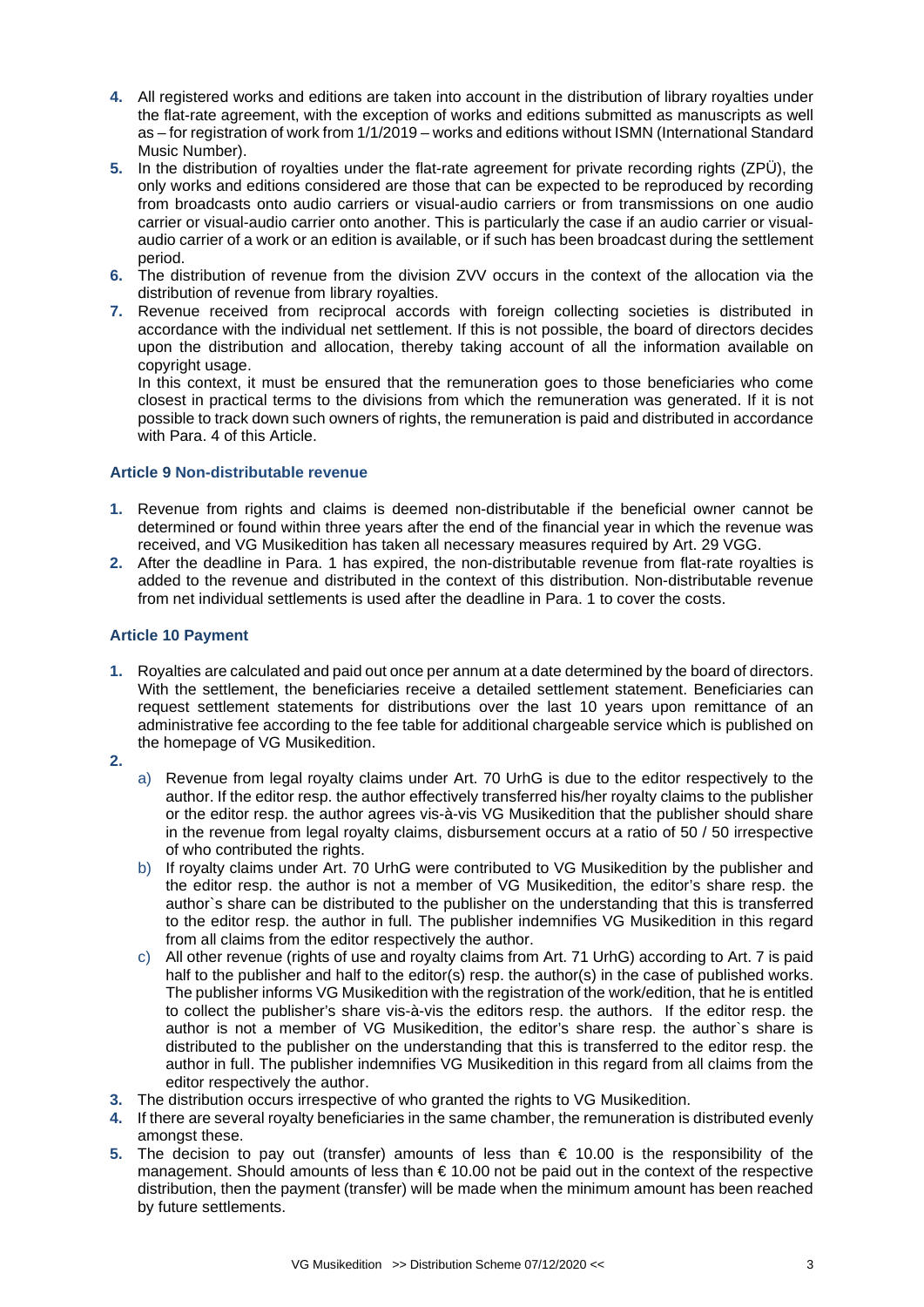**6.** If claims of several parties are under dispute, VG Musikedition is obliged and entitled to refuse payment until the disputing parties issue a joint declaration or until a binding verdict on the entitlement is presented to the parties. VG Musikedition can set a deadline of six months for the assertion of the claims (through legal action or pursuant to the law of association, in accordance with Art. 15 of the Statutes. If proof of the assertion is not provided within this deadline, payments will be made in line with existing registrations.

## **Article 11 Subsequent distribution / distribution of extraordinary revenue**

Payments received for years for which remuneration has already been disbursed are basically assigned to the year(s) for which the payments were made. They are paid to the respective beneficiaries by means of subsequent disbursement. Management, with the approval of the board of directors, can waive subsequent calculation and subsequent disbursement if the associated costs would be financially untenable. In such cases, the subsequent payments are made together with the next disbursement due for the division concerned.

## **Article 12 Subsequent correction to distribution**

- **1.** If a disbursement is erroneous or invalid in full or in part, the erroneous or invalid distribution must be reversed as a matter of principle. Erroneous disbursements made to a beneficiary that cannot be collected back can be offset against future disbursements to this beneficiary or, if possible, can be taken from the reserves formed for the year(s) of disbursement concerned. For the rest, the details of reverse transactions shall be regulated by management, with the approval of the board of directors, on a case-by-case basis.
- **2.** Approval from the board of directors can be waived for a reverse transaction in the following cases: - If remuneration was distributed three or more years before the date on which the distribution was found to be erroneous;
	- If the associated costs would be financially untenable;
	- If correction of the distribution error would entail financial expenditure disproportionate to the amount of the erroneously distributed revenue;
	- If correction of the distribution error would result in a difference of less than € 10.00 taken on average over all the royalty beneficiaries affected.

## **Article 13 Distribution deadline**

- **1.** The distribution of revenue occurs no later than nine months after the end of the financial year in which it was received by VG Musikedition. Revenue from representation agreements is disbursed no later than six months after receipt.
- **2.**
- a) As long as factual reasons justify a delay, the deadline pursuant to Para. 1 does not expire. Factual reasons can result for the respective rights holder, in particular, in connection with notifications from users, the determination of rights, the determination of the rights holder or the allocation of details or with regard to the work or other protected items.
- b) With regard to the distribution of revenue from representation agreements, factual reasons also exist especially if the distribution occurs in the context of transfer to other divisions or the next regular distribution is only due after the end of the deadline.
- **3.** Revenue that is not distributed within the deadline because the beneficial owner cannot be determined or found, are shown separately in the accounts.

## **Article 14 Appeal procedure**

- **1.** Appeals in terms of Art. 33 Para. 2 no. 3 and 4 VGG must be addressed to management in writing provided they do not concern a resolution by the members' meeting.
- **2.** If the appeal is aimed at the distribution of royalties or the deduction of royalties, the appeal must occur no later than three months after receiving the settlement.
- **3.** Management shall decide on the appeal in writing. In the event of a rejection, the decision by management must be justified.
- **4.** An objection to the decision can be lodged with the board of directors. The objection must be lodged no later than four weeks after receiving the decision from management. For complaints that involve an amount of less than 10.00 Euro, an objection cannot be lodged with the board of directors.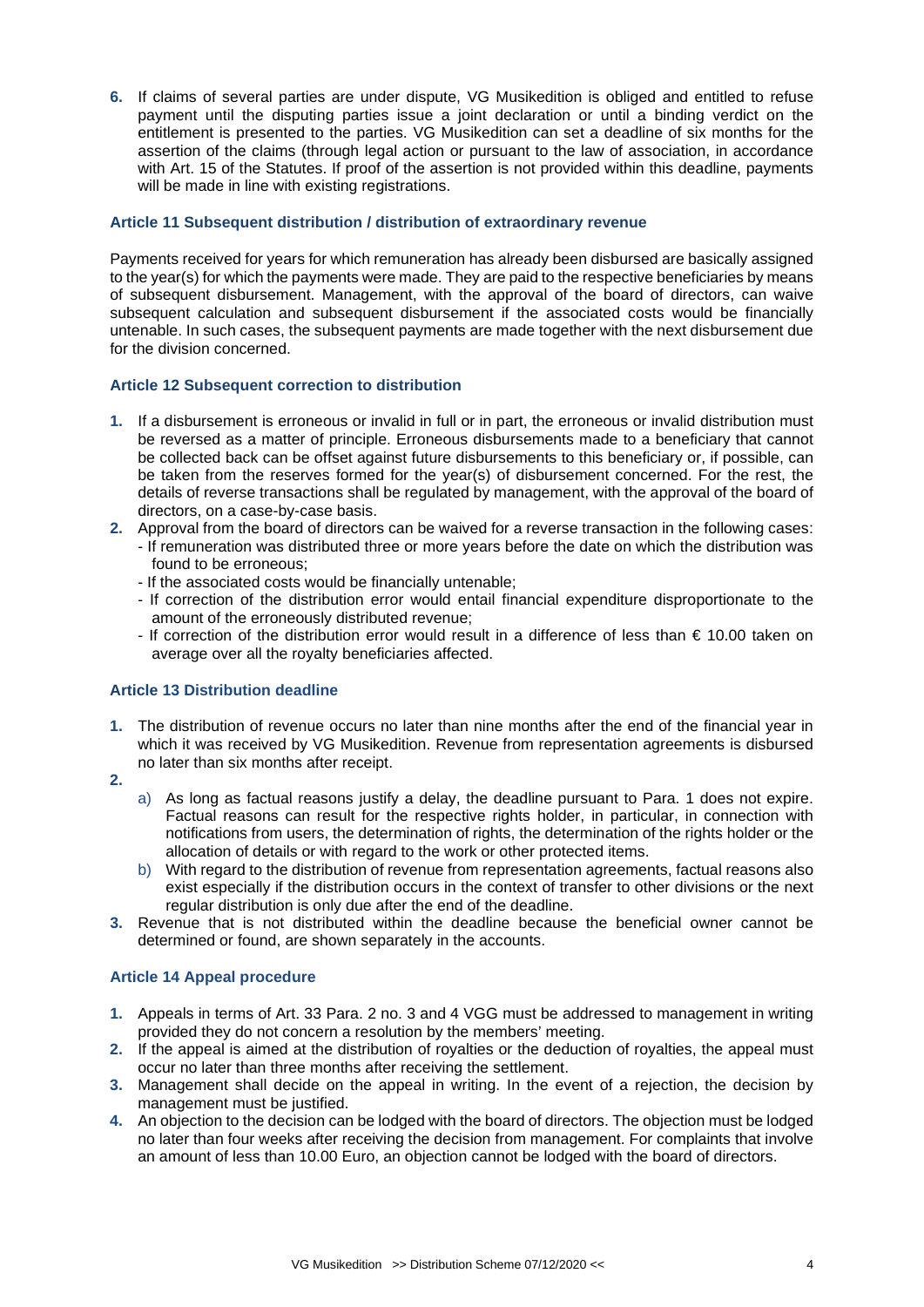# **Article 15**

- **1**. These General Principles are a component of the Statutes. Changes and supplements therefore require the approval of the members' meeting with the majorities required to change the Statutes.
- **2**. These General Principles and the Execution Regulations must be presented to every member before signing the Rights Agreement.
- **3**. The members' meeting resolves Execution Regulations for the practical implementation of these General Principles, which regulate the application of these principles.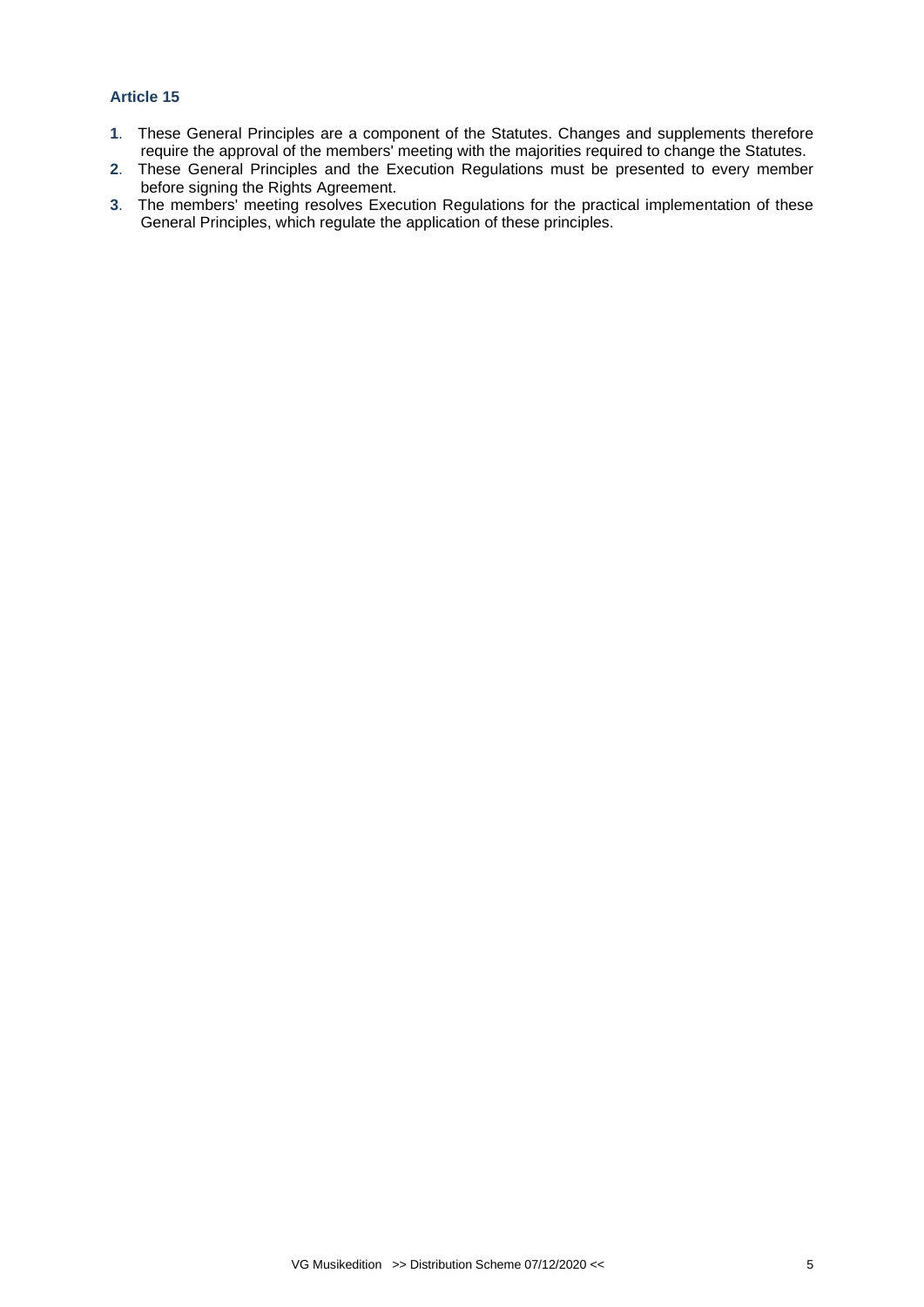# b) Execution Regulations

### **Article 1 Applications for registration of editions and works**

- **1**. Registration of editions and works must be applied for. Every member must therefore ensure that each edition or work is properly registered with VG Musikedition; in the case of published works, the publisher primarily bears this duty of registration. If a member makes false statements when submitting a work for registration or fails to notify incorrect details once he/she becomes aware of the inaccuracy, the board of directors is entitled to take all the action allowed under Article 5, 1.c) of the Statutes; the pursuit of further-going claims remains unaffected.
- **2**. An author is deemed to be a person who has created a scientific edition in accordance with Article 70 UrhG. An editor is deemed to be a person who has released a posthumous work or arranged for its release in the sense of Article 71 UrhG, although not someone who publishes a series or a collected work or releases a similar publication in which the work appears, after this work has already fulfilled the prerequisites of Article 71 UrhG. A publisher is deemed to be a person with whom an author/editor has concluded a publishing agreement in the sense of prevailing publishing law or other applicable copyright law, and who subsequently reproduces and distributes the work in a manner common in the trade, unless the parties involved have agreed something to the contrary and the author/editor submits confirmation of this to VG Musikedition.
- **3**. If artists share the same civilian names, it is recommendable in order to avoid confusion that those involved agree upon how these names can be differentiated by use of additions to their names.
- **4**. The registration of works must be applied for on the application form prepared for the purpose.
- **5.** Each application to register a work must be accompanied by a specimen copy of the work; in the case of published works, a copy of the issue; in the case of manuscripts, a full copy.
- **6.** As long as a work is not registered at all or only registered improperly (with the result that the registration could not be completed), the member in question has no claim to settlement or disbursement.
- **7.** If circumstances change after a work has been registered (e.g. publication, change of title, abridgement etc.), every royalty beneficiary is obliged to notify these changes to VG Musikedition and to submit the relevant documents. Notifications of changes to the circumstances surrounding a work cannot be considered for settlement in the on-going financial year unless they are received by 31<sup>st</sup> March at the latest. If notification is received later than this date, the changed settlement is not made until the start of the financial year following that in which notification was received; subsequent settlement is excluded.
- **8**. a) The works committee and/or the managing director reviews whether editions or works submitted for registration are capable of protection in accordance with Articles 70/71 UrhG. It/he also determines the points rating under the settlement key (see Article 5).
	- b) The member concerned can appeal against the committee's decision according to Art. 14 of the General Principles.
- **9**. Members who disagree with a verdict issued in accordance with Para. 8 can take recourse before a regular court of law. However, verdicts made pursuant to Para. 8 remain binding for the business operations of VG Musikedition until the ruling of regular court of law becomes legally effective.
- **10.** VG Musikedition is entitled to check the reported duration of a work by inspecting the specimen copy. This is done by the works committee. The applicant shall be informed if the review finds significant differences between the reported duration and the duration established by the works committee. If an agreement cannot be reached between the applicant and the works committee with regard to the duration of the work, the applicant can lodge an objection according to Art. 14 of the General Principles within four weeks of receipt of the works committee's verdict.

### **Article 2 Programme Recording**

Every member should report all usages of their works known to them. That said, the greatest care should be taken when making such reports. False reports made intentionally can be subject to disciplinary action by the board of directors in accordance with the statutes and can thus result in the imposition of conventional fines, which can be offset against disbursements or other distribution amounts.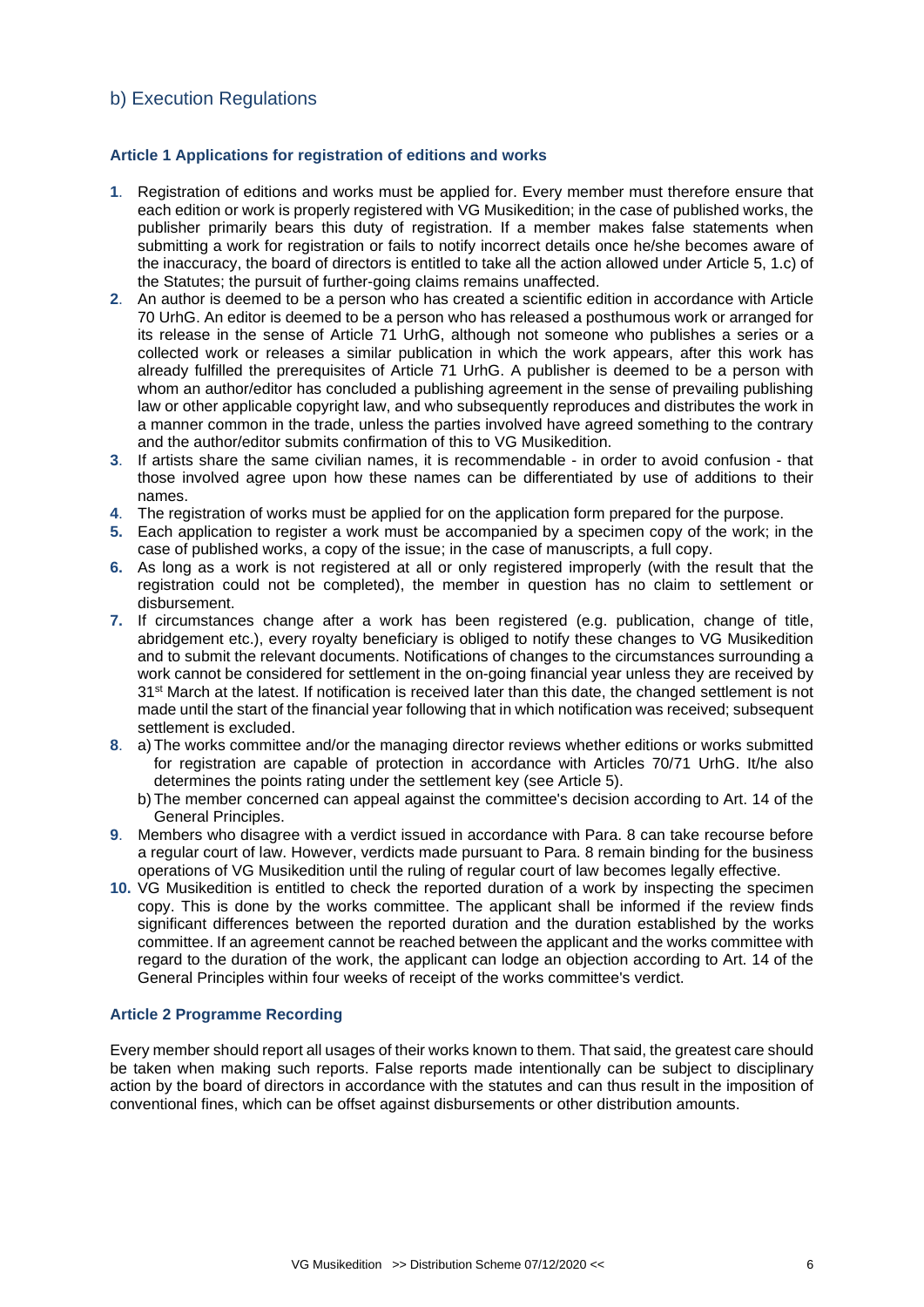#### **Article 3 Programme Utilisation**

Programmes (notifications of performances and broadcasts to settle revenue from flat-rate agreements acc. to Article 8 point 3 of the General Principles) that are not available by 31/01 of the following year are not considered during the regular distribution and are carried forward to the following financial year as long as VG Musikedition in turn receives these by 31/12 of the following year. Programmes received after this can no longer be considered for distribution from flat-rate agreements.

#### **Article 4 Determination of the point rating sum**

Point rating sums are not determined until event organisers and/or broadcasters and/or other users have made flat-rate payments which can be categorised by works.

Once this has happened, the point rating sum is determined by adding up the points (Article 5) awarded to all works and editions which were demonstrably used.

#### **Article 5 Settlement key**

The works committee determines the point rating for all registered editions or works under the following settlement key in accordance with Article 1 Para. 8. In this key, each independent instrument played is regarded as one voice (analogous to the vocal parts) and percussion instruments are counted by the number of players:

#### **Point rating**

#### 1. Instrumental works for up to 2 solo instruments

| up to 5 Minutes |         |    | 5 points  |
|-----------------|---------|----|-----------|
| 5-10 Minutes    |         |    | 10 points |
| $10 - 20$       | Minutes |    | 15 points |
| $20 - 30$       | Minutes |    | 20 points |
| over 30 Minutes |         | 30 | points    |

#### 2. Instrumental works for 3 – 5 solo instruments

| up to $5$ | Minutes |    | points |
|-----------|---------|----|--------|
| $5 - 10$  | Minutes | 14 | points |
| $10 - 20$ | Minutes | 21 | points |
| $20 - 30$ | Minutes | 28 | points |
| $30 - 45$ | Minutes | 42 | points |
| $45 - 60$ | Minutes | 56 | points |
| over 60   | Minutes | 84 | points |

#### 3. Instrumental works for more than 5 solo instruments

| up to $5$ | <b>Minutes</b> | 9   | points |
|-----------|----------------|-----|--------|
| $5 - 10$  | Minutes        | 18  | points |
| $10 - 20$ | Minutes        | 27  | points |
| $20 - 30$ | Minutes        | 36  | points |
| $30 - 45$ | Minutes        | 54  | points |
| $45 - 60$ | Minutes        | 72  | points |
| over 60   | Minutes        | 108 | points |

#### 4. Works for chamber orchestra (incl. solo instruments) with up to 6 real voices

| up to $5$ | <b>Minutes</b> | 10  | points |
|-----------|----------------|-----|--------|
| $5 - 10$  | Minutes        | 20  | points |
| $10 - 20$ | Minutes        | 30  | points |
| $20 - 30$ | <b>Minutes</b> | 40  | points |
| $30 - 45$ | Minutes        | 60  | points |
| $45 - 60$ | <b>Minutes</b> | 80  | points |
| over 60   | Minutes        | 120 | points |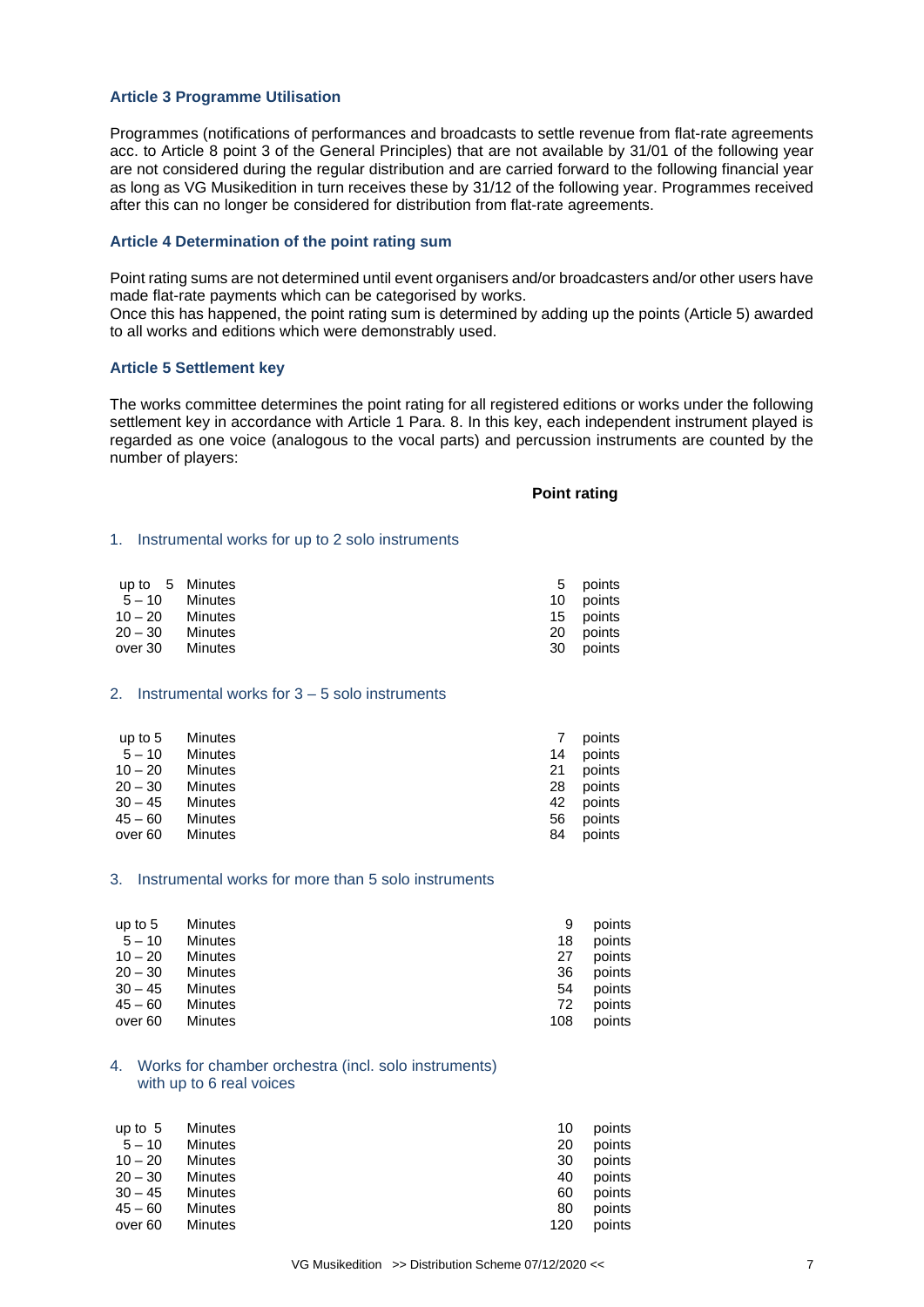5. Works for chamber orchestra (incl. solo instruments) with up to 9 real voices

| up to $5$ | Minutes | 12  | points |
|-----------|---------|-----|--------|
| $5 - 10$  | Minutes | 24  | points |
| $10 - 20$ | Minutes | 36  | points |
| $20 - 30$ | Minutes | 48  | points |
| $30 - 45$ | Minutes | 72  | points |
| $45 - 60$ | Minutes | 96  | points |
| $60 - 90$ | Minutes | 144 | points |
| over 90   | Minutes | 192 | points |
|           |         |     |        |

6. Works for chamber orchestra (incl. solo instruments) with more than 9 real voices

| up to $5$ | <b>Minutes</b> | 15  | points |
|-----------|----------------|-----|--------|
| $5 - 10$  | <b>Minutes</b> | 30  | points |
| $10 - 20$ | Minutes        | 45  | points |
| $20 - 30$ | <b>Minutes</b> | 60  | points |
| $30 - 45$ | <b>Minutes</b> | 90  | points |
| $45 - 60$ | Minutes        | 120 | points |
| $60 - 90$ | Minutes        | 180 | points |
| over 90   | <b>Minutes</b> | 240 | points |

#### 7. Works for large orchestra (incl. solo instruments) with more than 19 real voices

| Minutes<br>$5 - 10$<br>36<br>points<br>$10 - 20$<br>Minutes<br>points<br>54<br>$20 - 30$<br><b>Minutes</b><br>points<br>72<br>$30 - 45$<br>Minutes<br>108<br>points<br>$45 - 60$<br>points<br><b>Minutes</b><br>144<br>$60 - 90$<br>points<br><b>Minutes</b><br>216<br><b>Minutes</b><br>288<br>points<br>over 90 | up to $5$ | Minutes | 18 | points |
|-------------------------------------------------------------------------------------------------------------------------------------------------------------------------------------------------------------------------------------------------------------------------------------------------------------------|-----------|---------|----|--------|
|                                                                                                                                                                                                                                                                                                                   |           |         |    |        |
|                                                                                                                                                                                                                                                                                                                   |           |         |    |        |
|                                                                                                                                                                                                                                                                                                                   |           |         |    |        |
|                                                                                                                                                                                                                                                                                                                   |           |         |    |        |
|                                                                                                                                                                                                                                                                                                                   |           |         |    |        |
|                                                                                                                                                                                                                                                                                                                   |           |         |    |        |
|                                                                                                                                                                                                                                                                                                                   |           |         |    |        |

### 8. Vocal works with 1-2 real voices

|           |                | a          | b  | c                | D         | е         |        |
|-----------|----------------|------------|----|------------------|-----------|-----------|--------|
|           |                | vocal      |    | with up to       | with      | with      |        |
|           |                | part       | 2  | 5                | chamber   | large     |        |
|           |                | a cappella |    | solo instruments | orchestra | orchestra |        |
| up to $5$ | <b>Minutes</b> | 6          | 8  | 10               | 17        | 20        | points |
| $5 - 10$  | <b>Minutes</b> | 12         | 16 | 20               | 34        | 40        | points |
| $10 - 20$ | Minutes        | 18         | 24 | 30               | 51        | 60        | points |
| $20 - 30$ | <b>Minutes</b> | ٠          | 32 | 40               | 68        | 80        | points |
| $30 - 45$ | <b>Minutes</b> | ٠          | 48 | 60               | 102       | 120       | points |
| $45 - 60$ | <b>Minutes</b> | ۰          | 64 | 80               | 136       | 160       | points |
| $60 - 90$ | <b>Minutes</b> | ۰          |    | 120              | 204       | 240       | points |
| over 90   | Minutes        |            |    |                  | 272       | 320       | points |
|           |                |            |    |                  |           |           |        |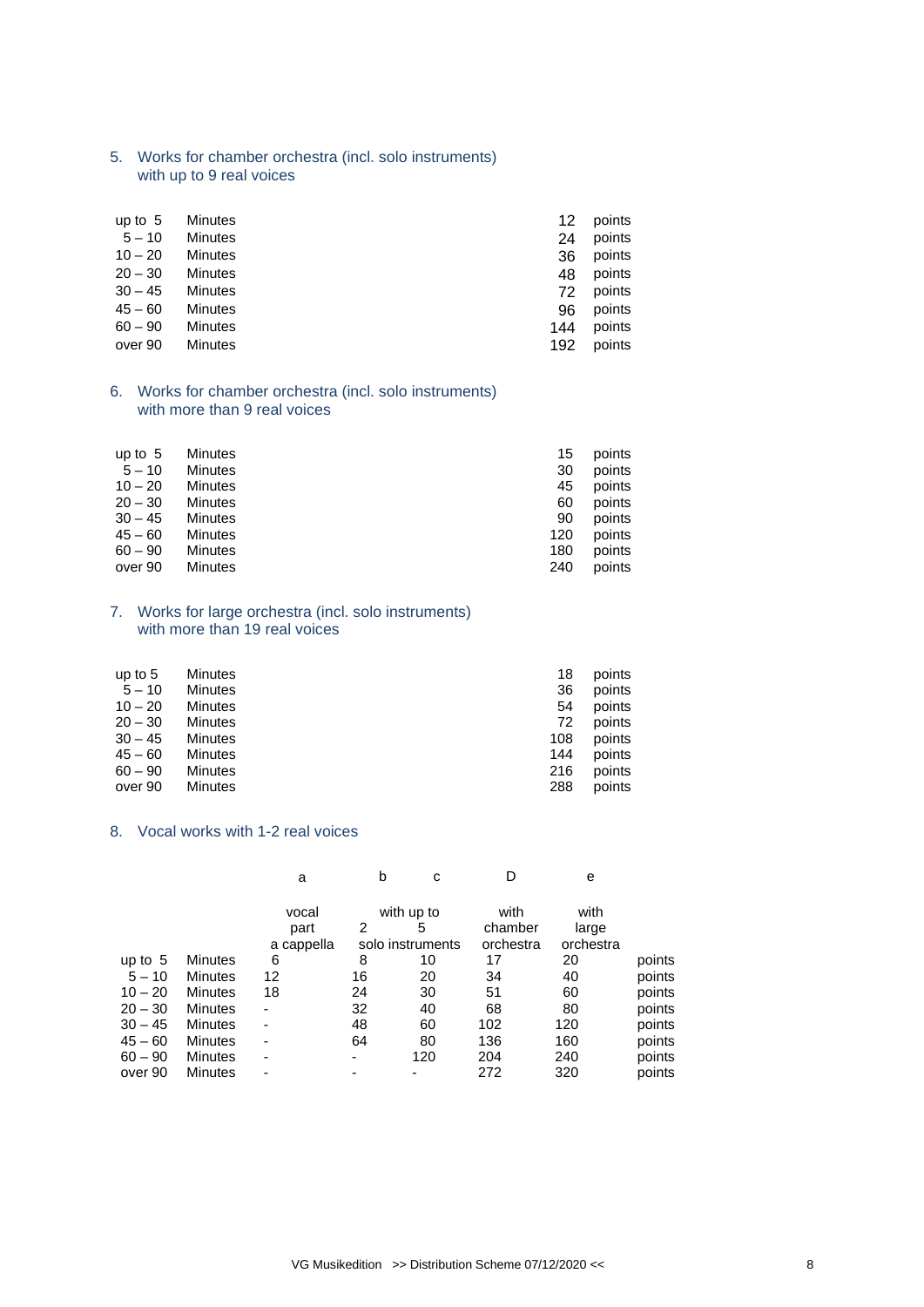# 9. Vocal works with up to 4 real voices

|                | a          |     | c   | D                                   | e         |        |
|----------------|------------|-----|-----|-------------------------------------|-----------|--------|
|                | vocal      |     |     | with                                | with      |        |
|                | part       | 2   | 5   | chamber                             | large     |        |
|                | a cappella |     |     | orchestra                           | orchestra |        |
| <b>Minutes</b> | 8          | 10  | 12  | 19                                  | 21        | points |
| Minutes        | 16         | 20  | 24  | 38                                  | 42        | points |
| <b>Minutes</b> | 24         | 30  | 36  | 57                                  | 63        | points |
| <b>Minutes</b> | 32         | 40  | 48  | 76                                  | 84        | points |
| <b>Minutes</b> | 48         | 60  | 72  | 114                                 | 126       | points |
| <b>Minutes</b> | 64         | 80  | 96  | 152                                 | 168       | points |
| <b>Minutes</b> | 96         | 120 | 144 | 228                                 | 252       | points |
| Minutes        | 128        | 160 | 192 | 304                                 | 336       | points |
|                |            |     |     | b<br>with up to<br>solo instruments |           |        |

# 10. Vocal works with up to 6 real voices

|           |                | a                |     | b<br>с                | D                    | e                  |        |
|-----------|----------------|------------------|-----|-----------------------|----------------------|--------------------|--------|
|           |                | vocal            |     | with up to            | with                 | with               |        |
|           |                | part             | 2   | 5<br>solo instruments | chamber<br>orchestra | large<br>orchestra |        |
| up to $5$ | Minutes        | a cappella<br>10 | 12  | 14                    | 21                   | 23                 | points |
| $5 - 10$  | <b>Minutes</b> | 20               | 24  | 28                    | 42                   | 46                 | points |
| $10 - 20$ | <b>Minutes</b> | 30               | 36  | 42                    | 63                   | 69                 | points |
| $20 - 30$ | <b>Minutes</b> | 40               | 48  | 56                    | 84                   | 92                 | points |
| $30 - 45$ | <b>Minutes</b> | 60               | 72  | 84                    | 126                  | 138                | points |
| $45 - 60$ | <b>Minutes</b> | 80               | 96  | 112                   | 168                  | 184                | points |
| $60 - 90$ | <b>Minutes</b> | 120              | 144 | 168                   | 252                  | 276                | points |
| over 90   | <b>Minutes</b> | 160              | 192 | 224                   | 336                  | 368                | points |

# 11. Vocal works with up to 8 real voices

|                | a     |            | c   | d                                   | e         |        |
|----------------|-------|------------|-----|-------------------------------------|-----------|--------|
|                | vocal |            |     | with                                | with      |        |
|                | part  | 2          | 5   | chamber                             | large     |        |
|                |       |            |     | orchestra                           | orchestra |        |
| <b>Minutes</b> | 12    | 14         | 16  | 23                                  | 25        | points |
| <b>Minutes</b> | 24    | 28         | 32  | 46                                  | 50        | points |
| <b>Minutes</b> | 36    | 42         | 48  | 69                                  | 75        | points |
| <b>Minutes</b> | 48    | 56         | 64  | 92                                  | 100       | points |
| <b>Minutes</b> | 72    | 84         | 96  | 138                                 | 150       | points |
| <b>Minutes</b> | 96    | 112        | 128 | 184                                 | 200       | points |
| Minutes        | 144   | 168        | 192 | 276                                 | 300       | points |
| <b>Minutes</b> | 192   | 224        | 256 | 368                                 | 400       | points |
|                |       | a cappella |     | b<br>with up to<br>solo instruments |           |        |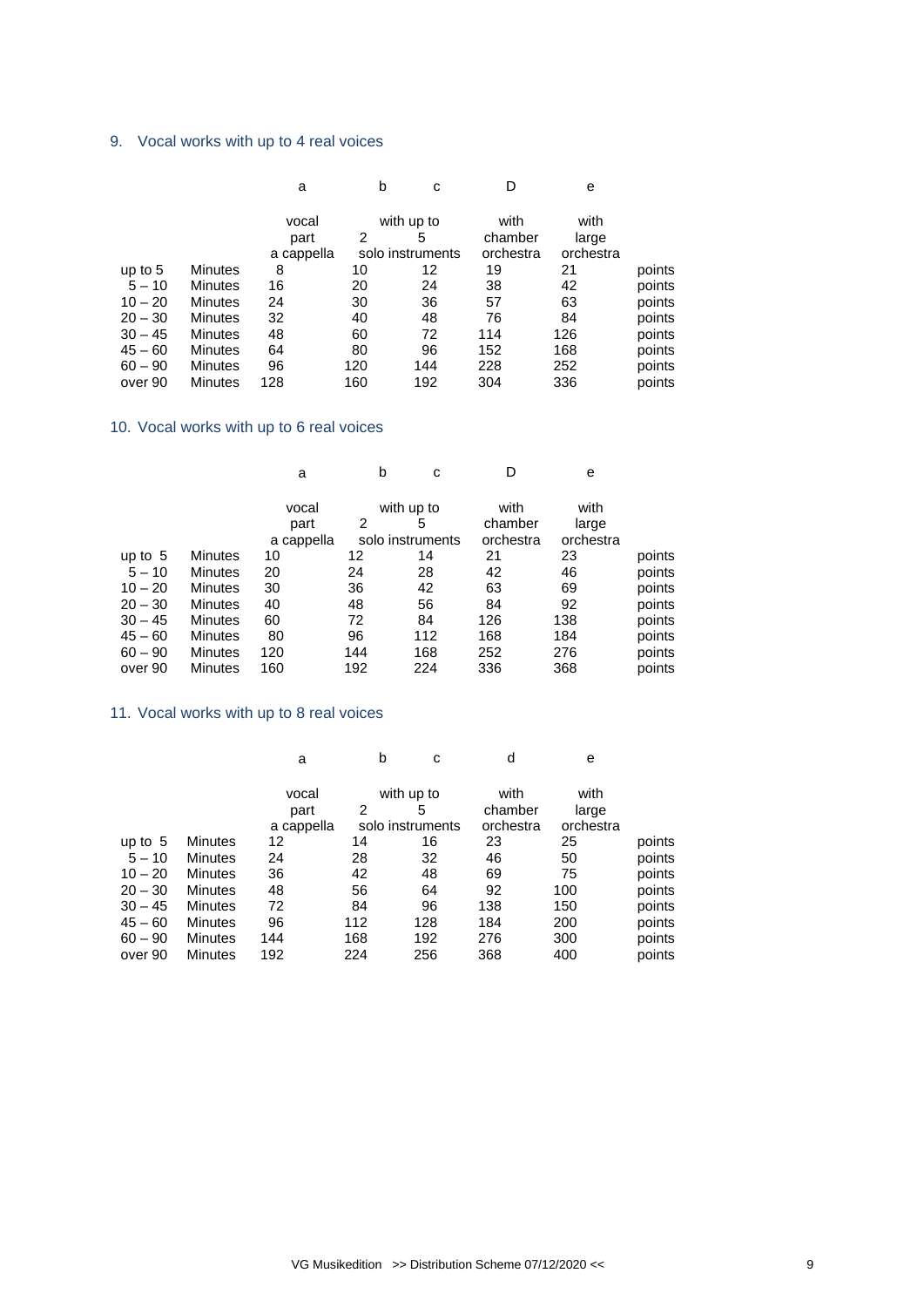# **B Distribution Scheme for the reproductions division, Article 45a UrhG, Article 46 UrhG and Articles 60a ff UrhG**

# a) General Principles

# **Article 1**

- **1.** The Distribution Scheme is aligned to the provisions of the law on the administration of copyrights and related rights by collecting societies (Collecting Society Act – VGG) and the Statutes.
- **2.** The distribution of revenue in this respect only occurs for the purposes mentioned in Art. 26 VGG.

#### **Article 2 Administration costs, flat-rate costs**

- **1.** In order to cover the administration costs, the settlement divisions are charged a flat-rate cost that is determined by the board of directors.
- **2.** The flat-rate cost retained to cover the administration costs must be adequate. When the board of directors determines the amount of the flat-rate costs it must be ensured that the administration of VG Musikedition is able to meet its legal and other obligations.
- **3.** Unused flat-rate costs are distributed to the respective beneficiaries at the latest after three years.

## **Article 3 Distribution**

- **1.** If it can be established by reasonable means, every beneficiary should receive the share of the remuneration attributable to the use of his/her work.
- **2.** If the individual ratio of use vis à vis the remuneration cannot be established in this sense, general rules of evaluation and distribution shall be applied as an approximate gauge of this ratio. This method should take reasonable account of the extent of use and the cultural or artistic significance of the work of each beneficiary.
- **3.** Remuneration is distributed to royalty beneficiaries on the basis of mandates in accordance with Article 2 Para. 1 Sentence 3 of the Statutes analogous to A a) Art. 7.
- **4.** Revenue received from reciprocal accords with foreign collecting societies is distributed in accordance with the individual net settlement. If this is not possible, the board of directors decides upon the distribution and allocation, thereby taking account of all the information available on copyright usage.

In this context, it must be ensured that the remuneration is paid to those beneficiaries who come closest in practical terms to the divisions from which the remuneration was generated. If it is not possible to track down such owners of rights, the remuneration is allotted in equal parts to the divisions photocopying in schools, in churches, in music schools and Kindergartens.

- **5.** If rights are transferred as a whole (or in part) only for certain states, revenue received from states for which the transmission of rights is excluded is not distributed to beneficiaries.
- **6.**
- a) Article 10 b) of the Rights Agreement allows beneficiaries to transfer individual rights of use nonexclusively in justified, stand-alone cases. In such an event, due to increased administration costs and minimal revenue from non-exclusive pursuit of rights, the following flat-rate deductions are made when the revenue not related to works is allocated to the respective holders of rights; these deductions are guided by the actual additional expenses and the shortfall in receipts incurred by the respective agency, and also take the type and extent of the rights introduced into consideration:
	- Reproduction in non-denominational churches and/or other religious communities (Distribution Scheme B, b) II., 2.): 12.5 % for additional expenses / 12.5 % for shortfall in receipts
	- Reproduction in the Protestant Church of Germany (Distribution Scheme B, b) II., 1.): 7.5 % for additional income / 7.5 % for shortfall in receipts
	- Photocopying in child care institutions (Distribution Scheme B, b) IV.): 7.5 % for additional expenses / 7.5 % for shortfall in receipts
	- All other divisions: 2.5 % for additional expenses / 2.5 % for shortfall in receipts.
- b) A beneficiary may object in writing to the flat-rate deduction under letter a) in justified cases or apply for a correction. Management decides on the objection and, as the second instance, the board of directors rules conclusively on the matter. The deadline for objections is 31st October for effect on disbursements in the following year.

The flat-rate deductions are applied during the next disbursement.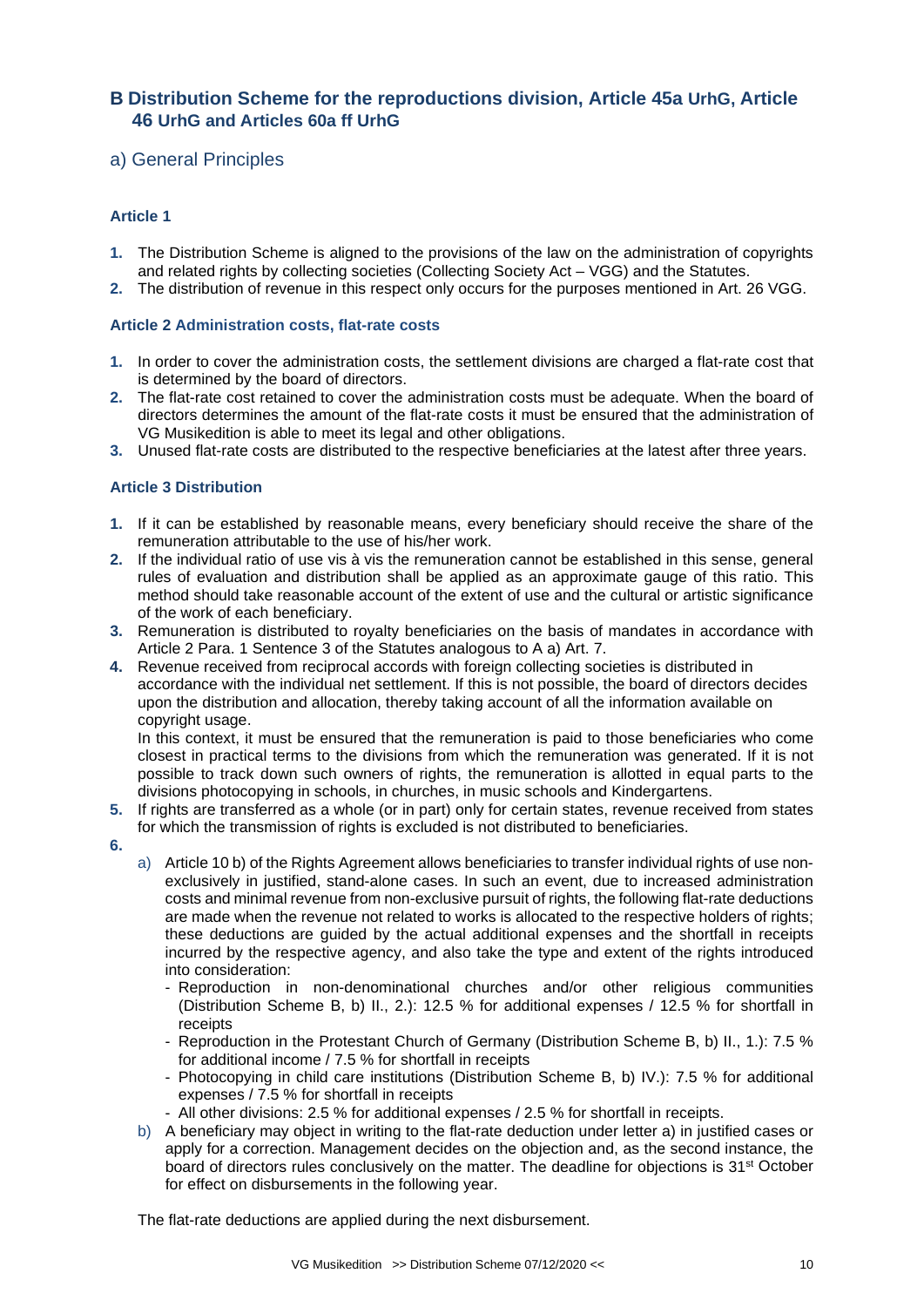#### **Article 4 Reserves, interest earnings, fees**

- **1.** The board of directors decides upon the extent of reserves for claims to recourse. The date at which unused reserves are disbursed is likewise determined by the board of directors.
- **2.** The board of directors decides upon the use of interest earnings, application fees, membership fees, administration charges, conventional fines, other amounts not able to be distributed, default charges – including unused reserves- unless the Distribution Scheme or the law stipulate otherwise.
- **3.** Interest earnings shall be used to cover the costs.

#### **Article 5 Investing royalty revenue**

- **1.** Revenue is invested in accordance with Art. 25 VGG in the exclusive and best interest of the beneficial owner.
- **2.**
- a) With regard to the general investment policy on revenue it must be taken into account that the amounts to be invested are assets held in trust which the beneficial owners are entitled to. Thus the security of the investment has precedence over achieving a return on investments (Art. 17 Para. 1 no. 8 VGG).
- b) When investing revenue, it must be ensured that the distribution deadlines (Art. 28 VGG) can be met.
- **3.** Details are regulated by an investment guideline; their compatibility with legal requirements must be assessed and determined by an auditor or auditing firm.

#### **Article 6 Non-distributable revenue**

- **1.** Revenue from rights and claims is deemed non-distributable if the beneficial owner cannot be determined or found within three years after the end of the financial year in which the revenue was received and VG Musikedition has taken all necessary measures required by Art. 29 VGG.
- **2.** After the deadline in Para. 1 has expired, the non-distributable revenue from flat-rate royalties is added to the revenue and distributed in the context of this distribution. Non-distributable revenue from net individual settlements is used after the deadline in Para. 1 to cover the costs.

#### **Article 7**

- **1.**
- a) Revenue from legal royalty claims under Art. 70 UrhG is due to the editor. If the editor effectively transfers his/her royalty claims to the publisher or the editor agrees vis-à-vis VG Musikedition pursuant to Art.27 a VGG that the publisher shall share in the revenue from legal royalty claims, disbursement occurs at a ratio of 50 / 50 irrespective of who contributed the rights.
- b) If royalty claims under Art. 70 UrhG contributed to VG Musikedition by the publisher and the originator is not a member of VG Musikedition, the originator's share can be distributed to the publisher on the understanding that this is transferred to the editor in full. The publisher indemnifies VG Musikedition in this regard from all claims from the originator.
- **2.** All other revenue (rights of use) is paid half to the publisher and half to the originator(s) in the case of published works. If the editor is not a member of VG Musikedition, the editor's share is distributed to the publisher on the understanding that this is transferred to the originator in full. The publisher indemnifies VG Musikedition in this regard to from all claims from the.
- **3.** When editing the text or the melody, the respective original author (librettist or composer) is to be involved with 60% of the originator's share. This regulation becomes operative on 1.1.2019.

## **Article 8 Payments**

- **1.** Royalties are calculated and paid out once per annum at a date determined by the board of directors. Beneficiaries can request settlement statements for distributions over the last 10 years upon remittance of an administrative fee according to the fee table for additional chargeable services which is published on the homepage of VG Musikedition.
- **2.** Distribution occurs without regard to who granted VG Musikedition the right of administration.
- **3.** The decision to pay out (transfer) amounts of less than € 10.00 is the responsibility of the management. Should amounts of less than € 10.00 not be paid out in the context of the respective distribution, then the payment (transfer) will be made when the minimum amount has been reached by future settlements.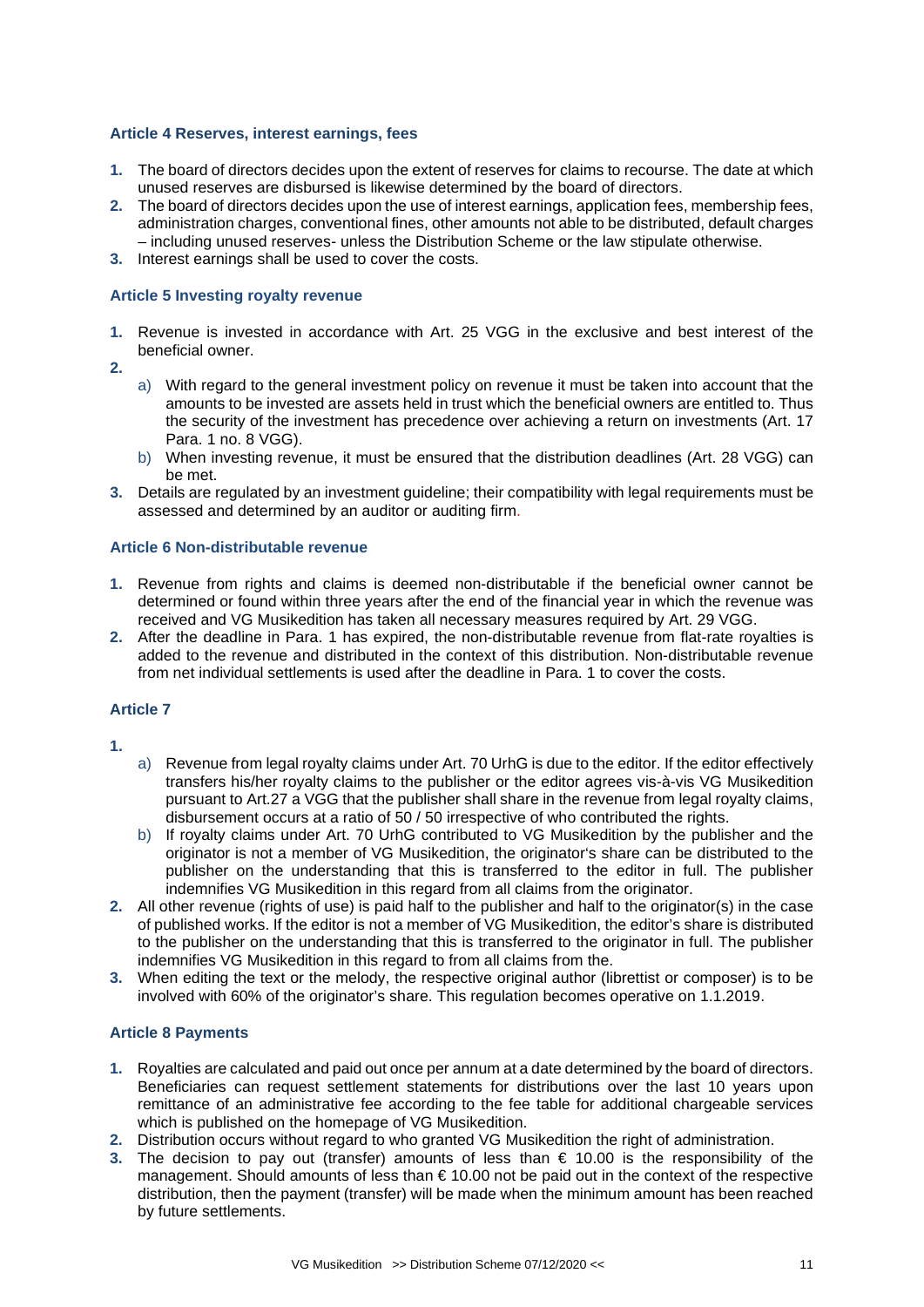**4.** If claims of several parties are under dispute, VG Musikedition is obliged and entitled to refuse payment until the disputing parties issue a joint declaration or until a binding verdict on the entitlement is presented for the parties. VG Musikedition can set a deadline of six months for the assertion of the claims (through legal action or pursuant to the law of association, in accordance with Art. 15 of the Statutes). If proof of the assertion is not provided within this deadline, payments will be made in line with existing registrations.

### **Article 9 Subsequent distribution / distribution of extraordinary revenue**

Payments received for years for which remuneration has already been disbursed are basically assigned to the year(s) for which the payments were made. They are paid to the respective beneficiaries by means of subsequent disbursement. Management, with the approval of the board of directors, can waive subsequent calculation and subsequent disbursement if the associated costs would be financially untenable. In such cases, the subsequent payments shall be made together with the next disbursement due for the division concerned.

# **Article 10 Subsequent correction of distribution**

- **1.** If a disbursement is erroneous or invalid in full or in part, the erroneous or invalid distribution must be reversed as a matter of principle. Erroneous disbursements made to a beneficiary that cannot be collected back can be offset against future disbursements to this beneficiary or, if possible, can be taken from the reserves formed for the year(s) of disbursement concerned. For the rest, the details of reverse transactions shall be regulated by management, with the approval of the board of directors, on a case-by-case basis.
- **2.** Approval from the board of directors can be waived for a reverse transaction in the following cases: - If remuneration was distributed three or more years before the date on which the distribution was found to be erroneous;
	- If the associated costs would be financially untenable;
	- If correction of the distribution error would entail financial expenditure disproportionate to the amount of the erroneously distributed revenue;
	- If correction of the distribution error would result in a difference of less than  $\epsilon$  10.00 taken on average over all the royalty beneficiaries affected.

## **Article 11 Distribution deadline**

- **1.** The distribution of revenue occurs no later than nine months after the end of the financial year in which it was received by VG Musikedition. Revenue from representation agreements is disbursed no later than six months after receipt.
- **2.**
- a) As long as factual reasons justify a delay, the deadline pursuant to Para. 1 does not expire. Factual reasons can result for the respective rights holder, in particular, in connection with notifications from users, the determination of rights, the determination of the rights holder or the allocation of details or about the work or other protected items.
- b) With regard to the distribution of revenue from representation agreements, factual reasons also exist especially if the distribution occurs in the context of a transfer to other divisions or the next regular distribution is only due after the end of the deadline.
- **3.** Revenue that is not distributed within the deadline because the beneficiary owner cannot be determined or found is shown separately in the accounts.

#### **Article 12 Appeal procedure**

- **1.** Appeals in terms of Art. 33 Para. 2 no. 3 and 4 VGG must be addressed to management in writing provided they do not concern a resolution by the members' meeting.
- **2.** If the appeal is aimed at the distribution of royalties or the deduction of royalties, the appeal must occur no later than three months after receiving the settlement.
- **3.** Management shall decide on the appeal in writing. In the event of a rejection, the decision by management must be justified.
- **4.** An objection to the decision can be lodged with the board of directors. The objection must be lodged no later than four weeks after receiving the decision by management. For complaints that involve an amount of less than  $\epsilon$  10.00, an objection cannot be lodged with the board of directors.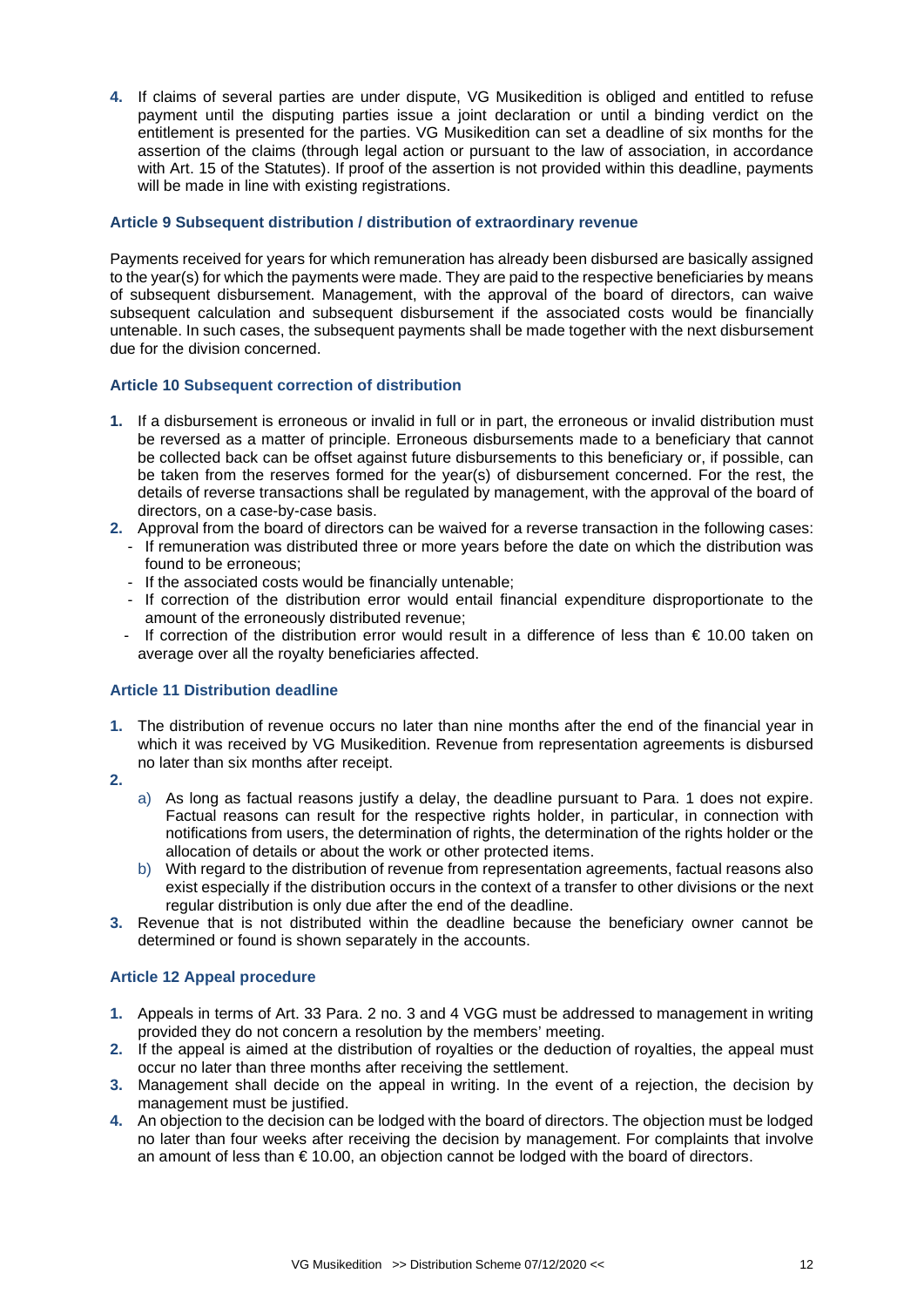## **Article 13**

- **1.** These General Principles are a component of the Statutes. Changes and supplements therefore require the approval of the members' meeting with the majorities required to change the Statutes.
- **2.** These General Principles and the Execution Regulations must be presented to every member before signing the Rights Agreement.
- **3.** The members' meeting resolves Execution Regulations for the practical implementation of these General Principles, which regulate the application of these principles.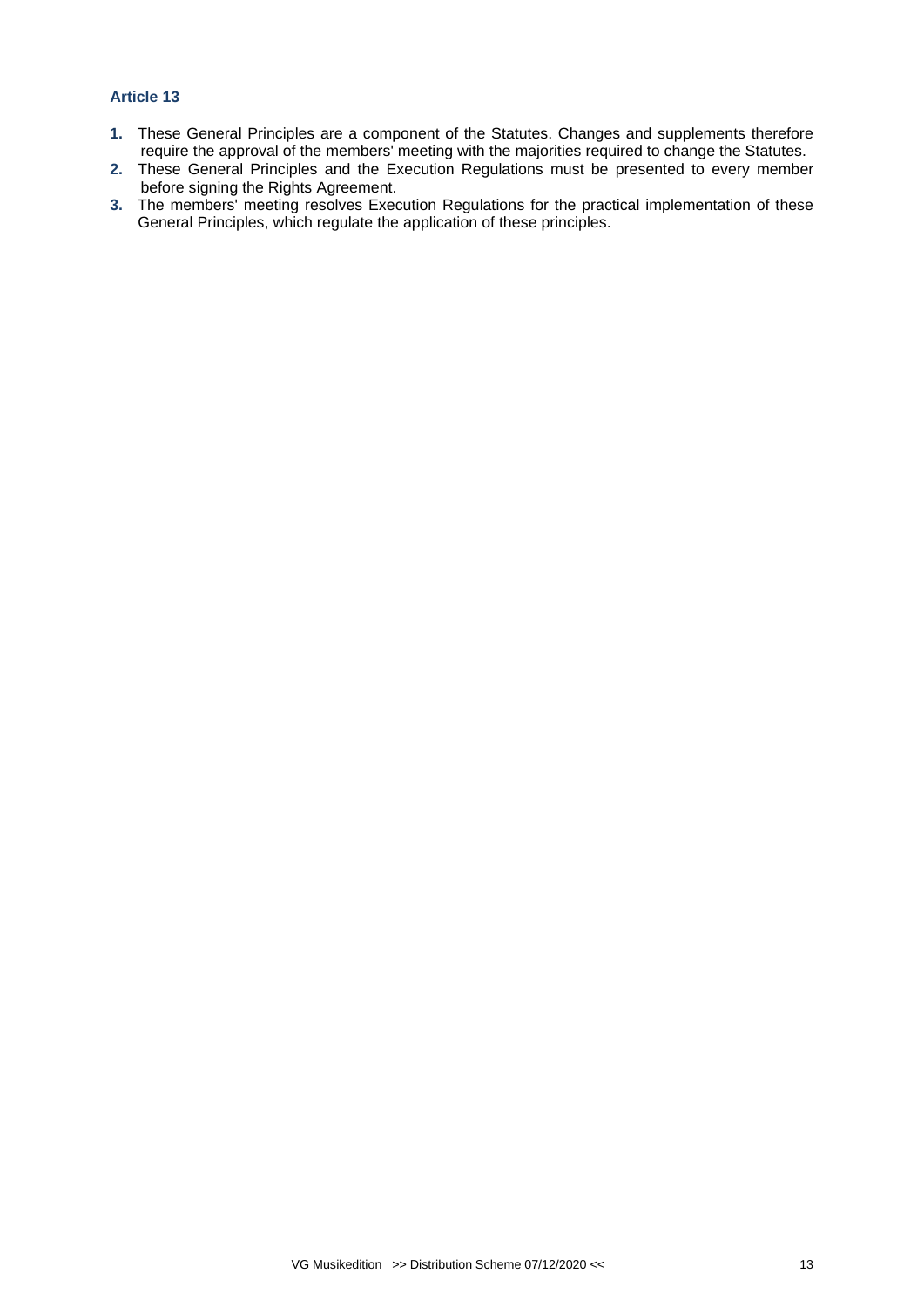# b) Execution Regulations

### **I. Reproduction in schools (ZFS)**

- **a)** Half (50 %) of the distribution sum available is distributed to all works that were licensed in the previous year in line with collections acc. to Art. 60b German Copyright Act (excluding master copy collections). During disbursement, the number of collections in which each work is used is taken into consideration. The amount of the total sales that were reported is not taken into account.
- **b)** The distribution of the remaining revenue (50 %) occurs within the framework of the following categories:
	- 50% reproductions in music schools
	- 20% reproductions in childcare facilities
	- 20% Articles 70/71 German Copyright Act (radio)
	- 5% reproductions in the Protestant Church
	- 5% reproductions in the Catholic Church

#### **II. Reproduction in churches (photocopying, production and use of transparencies or slides, projection using beamers)**

- **1.** Flat-rate and individual contracts with the Association of German Dioceses, the Protestant Church of Germany, the Archbishopric of Luxembourg, the Swiss Protestant Church Society and the Roman Catholic Central Conference of Switzerland, including their congregations and facilities.
	- a) The distribution sum is divided by the actual number of reproductions determined in representative test phases. An amount is then disbursed per title, which is calculated by multiplying the number of reproductions determined by the reproductions attributed to the title during the test phase.

Remuneration is distributed without regard to the duration of the title.

- b) The test phase last performed continues to form the basis for distribution (calculation and disbursement) in settlement years in which a test phase was not performed due to the accord with the churches, but in which VG Musikedition rather received its proportionate amounts on the basis of the last, prior test.
- c) Before remuneration is disbursed on the basis of a new test phase, all amounts from the period not able to be distributed during the last disbursement due to the old test phase must be recorded and added to this disbursement sum. The reason for this is that the results of the old test phase are rendered irrelevant by the new test phase.
- **2.** Revenue received from other (non-denominational) church institutions and religious communities, with which individual licensing agreements exist

The distribution sum is divided by the actual number of reproductions determined in representative test phases. An amount is then disbursed per title which is calculated by multiplying the amount determined per reproduction by the reproductions attributed to the title during the test phases. Remuneration is distributed without regard to the length of the title.

**3.** Reciprocity Agreement with Literar-Mechana (Austria)

The distribution sum originating from the reciprocity agreement with Literar-Mechana is included in the individual statements pursuant to the respective distribution categories in clauses 1 and 2 of this paragraph.

**4.** 1-day/14-day licenses for church communities and church institutions

The titles actually reproduced in the settlement year are established completely and recorded according to the number of participants. Disbursement occurs within the framework of clauses 1 and 2 of this paragraph.

**5.** Song text database

The distribution sum available is disbursed within the framework of clause 2 of this paragraph.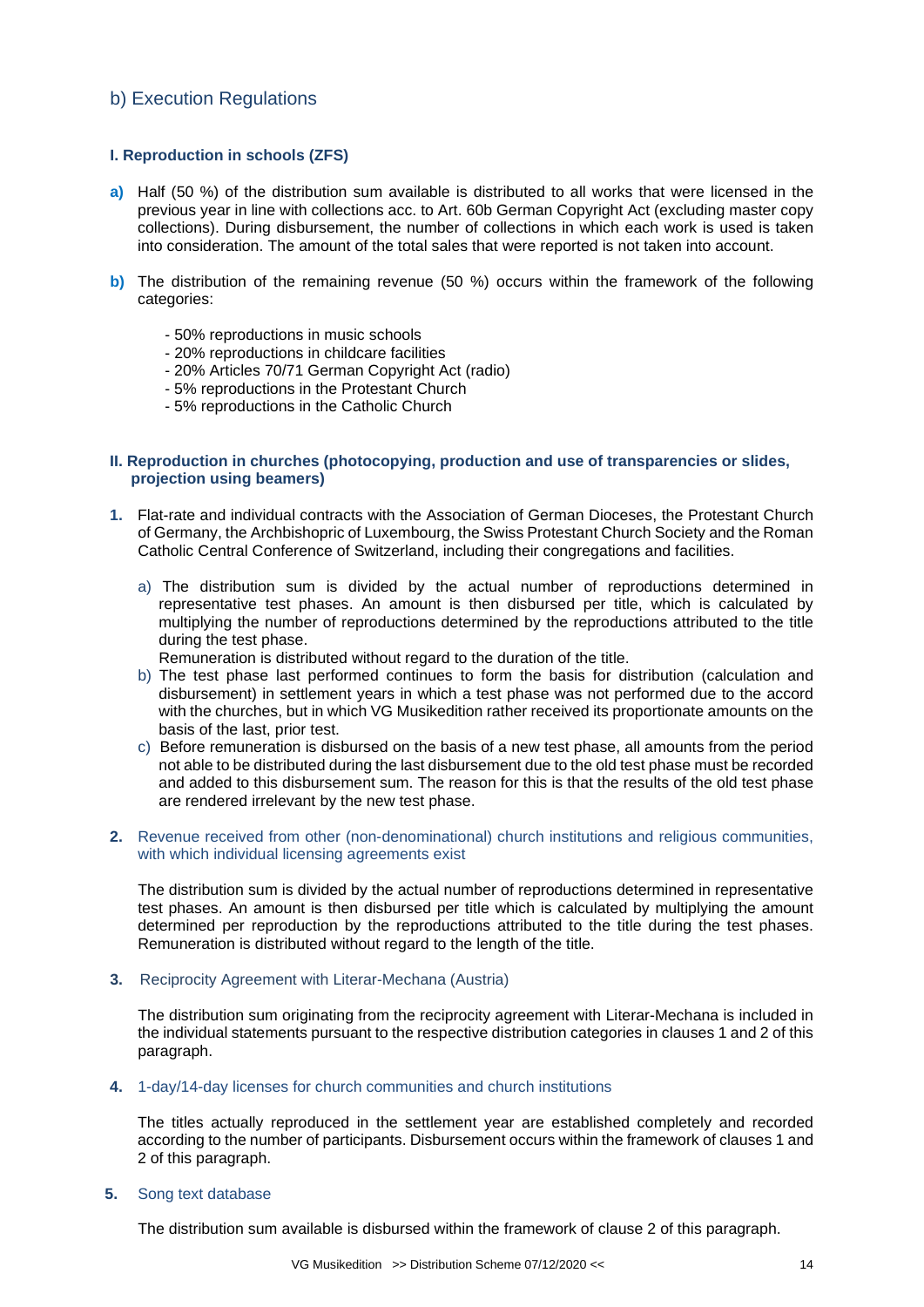#### **III. Article 45a UrhG, Article 46 UrhG, Article 60a, Article 60b UrhG and 60c UrhG**

- **1.** Remuneration from the pursuit of rights and claims pursuant to Article 45a Para. 2 UrhG, Article 46 Para. 4 UrhG, Article 60b UrhG and other revenue from issuing print-out rights is distributed to the beneficiaries after the flat-rate costs have been deducted (individual net settlement).
- **2.**
- a) Remuneration from the pursuit of rights and claims pursuant to Article 60a UrhG for the division Schools is allotted to the remuneration for photocopying in schools and disbursed in accordance with Item I. of the Distribution Scheme B, b).
- b) Remuneration from the pursuit of rights and claims pursuant to Article 60a UrhG and 60c UrhG for the division Universities is allotted to the remuneration for library royalties (Articles 70/71 UrhG) and disbursed in accordance with Distribution Scheme A Article 8.3 a *(new)*.

#### **IV. Reproductions in adult education centres, family education centres, care of the elderly and social welfare institutions, child care institutions and prisons (correctional facilities)**

- **1.** A representative spot check is made each settlement year to establish the number of reproductions actually made. All replicated titles/works (or extracts from the same) are recorded, including the respective number of copies.
- **2.** The prevailing percentage of the disbursement sum is distributed for each title, as determined by the ratio of the number of copies to the total number of copies.
- **3**. The titles/works (or extracts from the same) found in the spot checks form the basis for disbursements for two settlement years in each case. If test phases are held to establish flat-rate revenue, the results of the test phase form the basis for disbursements until a new test phase is performed.

#### **V. Midi files**

- **1.** Revenue from the reproduction and distribution of works connected with the production of Midi files is disbursed to the beneficiaries in accordance with the individual net settlement, insofar as at least ten copies of a Midi file are settled with VG Musikedition.
- **2.** The residual revenue (not title-related) is disbursed to all beneficiaries who receive revenue pursuant to Item 1. The amount disbursed to the respective beneficiaries is determined by the percentage share in the total disbursement sum pursuant to Item 1.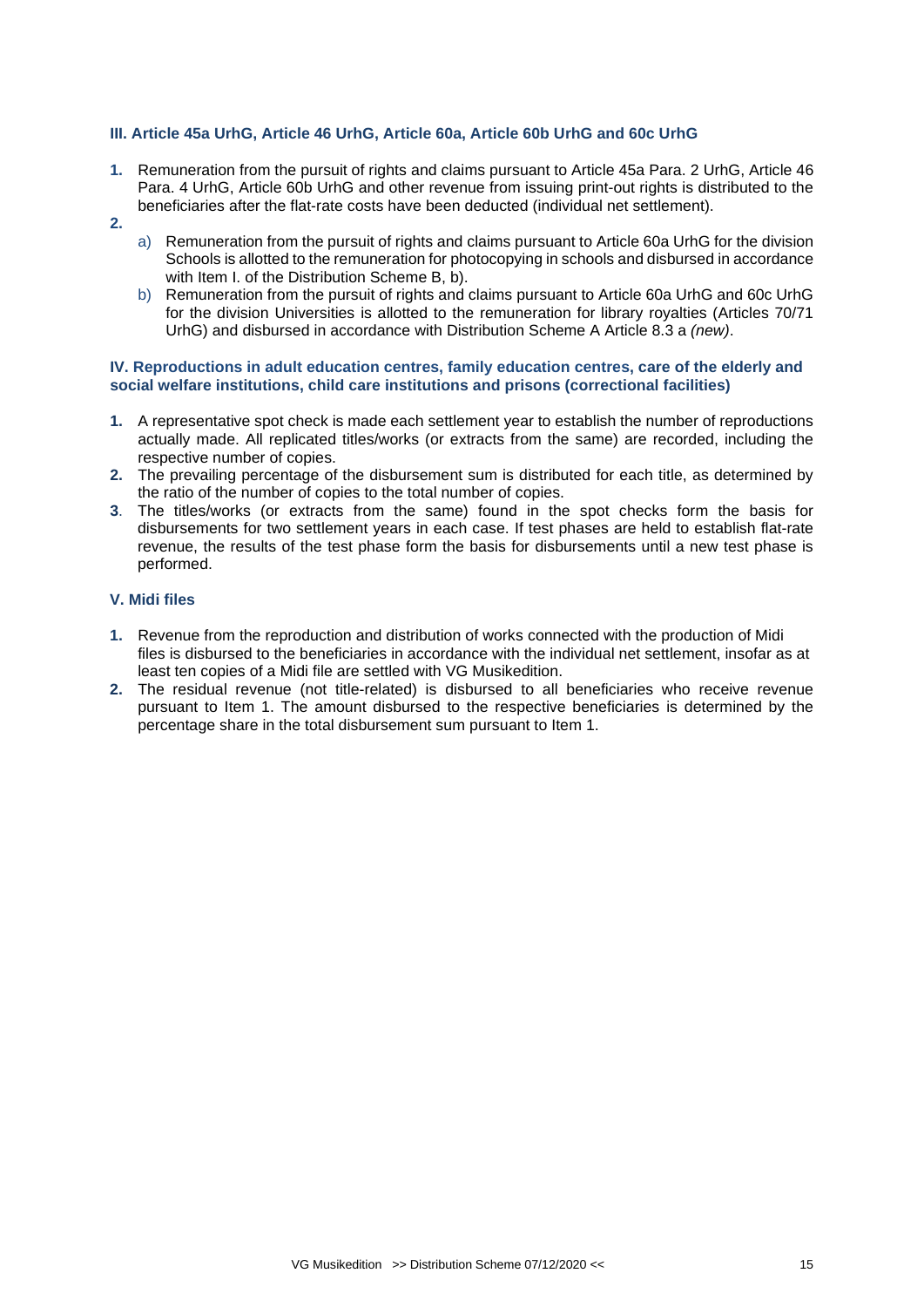# **C Distribution Schedule for the division "Reproductions in music schools and through music teachers"**

# a) General Principles

# **Article 1**

- **1.** The Distribution Schedule is aligned to the provisions of the law on the administration of copyrights and related rights by collecting societies (VGG) and the Statutes.
- **2.** The distribution of revenue in this respect occurs only for the purposes stated in Art. 26 VGG.

### **Article 2 Administration cost, flat-rate costs**

- **1.** In order to cover administration costs, the settlement divisions are charged a flat-rate cost which is determined by the board of directors.
- **2.** The flat-rate cost retained to cover the administration costs must be adequate. When the board of directors determines the amount of the flat-rate costs, it must be ensured that the administration of VG Musikedition is able to meet its legal and other obligations.
- **3.** Unused flat-rate costs are disbursed to the respective beneficial owners at the latest after three years.

#### **Article 3 Distribution**

- **1.** The distribution of revenue resulting from reciprocal accords with foreign collecting societies occurs on the basis of net individual statements If this is not possible, distribution occurs in accordance with proportional allocation to the partial distribution sums according to Article 3 and Article 4 of the execution regulations.
- **2.** If the transfer of royalties as a whole (or in parts) only occurs for specific countries, the beneficial owner shall not participate in the distribution of revenue from the countries which exclude the transfer of rights.
- **3.**
- a) According to Art. 10 b) of the Rights Agreement, the beneficial owner has the option to transfer individual usage rights non-exclusively in justified individual cases. In this case, a flat-rate deduction of 5 % is effected for the distribution of revenue not related to works to the respective rights holder due to increased administration costs for non-exclusive rights administration.
- b) The beneficial owner has the option to object in writing to the flat-rate deduction in a) in justified cases or apply for a correction. Management shall decide on the objection and, in the second instance, conclusively the board of directors. The objection deadline is 31 October for distributions in the following year.
- c) The flat-rate deductions are then disbursed within the framework of the next distribution.

## **Article 4 Reserves, interest earnings, fees**

- **1.** The board of directors decides upon the extent of reserves for claims to recourse. The date at which unused reserves are distributed is likewise determined by the board of directors.
- **2.** The board of directors decides upon the use of the interest earnings, application fees and membership fees, conventional fines as well as other amounts not able to be distributed, default charges, including unused reserves, unless the Distribution Scheme or the law stipulates otherwise.
- **3.** Interest earnings are used to cover costs.

#### **Article 5 Investment of the revenue from royalties**

- **1.** Revenue is invested in accordance with Art. 25 VGG in the exclusive and best interest of the beneficial owner.
- **2.**
- a) With regard to the general investment policy on revenue it must be taken into account that the amounts to be invested represent assets administered in trust which the beneficial owner is entitled to. Thus, the security of the investment takes precedence overachieving a return on the investment (Art. 17 Para. 1 no. 8 VGG).
- b) When investing revenue, it must be assured that the distribution deadlines (Art. 28 VGG) can be met.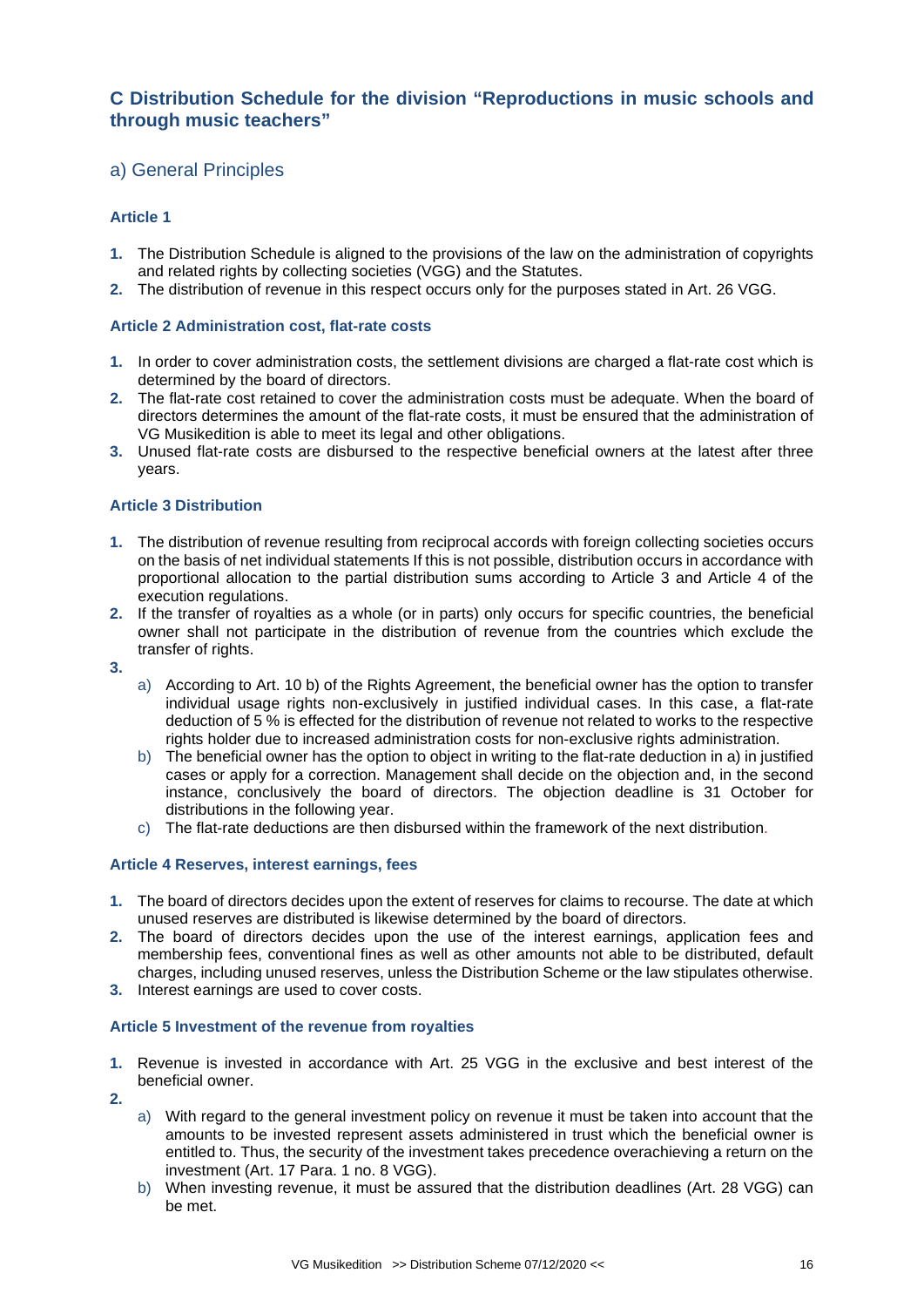**3.** Details are provided for in an investment guideline whose compatibility with legal provisions must be assessed and determined by an auditor or an auditing firm.

#### **Article 6 Non-distributable revenue**

- **1.** Revenue from rights and claims are deemed non-distributable if the beneficial owner cannot be determined or found within three years after the end of the financial year in which the revenue was received and VG Musikedition has taken all necessary measures required by Art. 29 VGG.
- **2.** After the deadline in Para. 1 has expired, the non-distributable revenue from flat-rate royalties are added to the revenue and distributed in the context of this distribution. Non-distributable revenue from net individual settlement is used after the deadline in Para. 1 to cover the costs.

## **Article 7 Payment**

- **1.** Royalties are calculated and paid out once per annum at a date determined by the board of directors. With the settlement, the beneficial owners receive a detailed settlement statement. Beneficiaries can request settlement statements for distributions over the last 10 years upon remittance of an administrative fee according to the fee table for additional chargeable service which is published on the homepage of VG Musikedition.
- **2.** Distribution occurs without regard to who granted VG Musikedition the right to administration.
- **3.** The decision to pay out (transfer) amounts of less than € 10.00 is the responsibility of the management. Should amounts of less than  $\epsilon$  10.00 not be paid out in the context of the respective distribution, then the payment (transfer) will be made when the minimum amount has been reached by future settlements.
- **4.** If claims of several parties are under dispute, VG Musikedition is obliged and entitled to refuse payment until the disputing parties issue a joint declaration or until a binding verdict on the entitlement is presented for the parties. VG Musikedition can set a deadline of six months for the assertion of the claims (through legal action or pursuant to the law of association, in accordance with Art. 15 of the Statutes). If proof of the assertion is not provided within this deadline, payments will be made in line with existing registrations.

#### **Article 8 Subsequent distribution / distribution of extraordinary income**

Payments received for years for which remuneration has already been disbursed are basically assigned to the year(s) for which the payments were made. They are paid to the respective beneficial owner by means of subsequent disbursement. Management, with the approval of the board of directors, can waive subsequent calculation and subsequent disbursement if the associated costs would be financially untenable. In such cases, the subsequent payments shall be made together with the next disbursement due for the division concerned.

#### **Article 9 Subsequent correction of distribution**

- **1.** If a disbursement is erroneous or invalid in full or in part, the erroneous or invalid distribution must be reversed as a matter of principle. Erroneous disbursements made to a beneficial owner that cannot be collected back can be offset against future disbursements to this beneficiary or, if possible, can be taken from the reserves formed for the year(s) of disbursement concerned. For the rest, the details of reverse transactions shall be regulated by management, with the approval of the board of directors, on a case-by-case basis.
- **2.** Approval from the board of directors can be waived for a reverse transaction in the following cases: - if remuneration was distributed three or more years before the date on which the distribution was found to be erroneous;
	- if the associated costs would be financially untenable;
	- if correction of the distribution error would entail financial expenditure disproportionate to the amount of the erroneously distributed revenue;
	- if correction of the distribution error would result in a difference of less than € 10.00 taken on average over all the royalty beneficiaries affected.

# **Article 10 Distribution deadline**

**1.** The distribution of revenue occurs no later than nine months after the end of the financial year in which it was received by VG Musikedition. Revenue from representation agreements is disbursed no later than six months after receipt.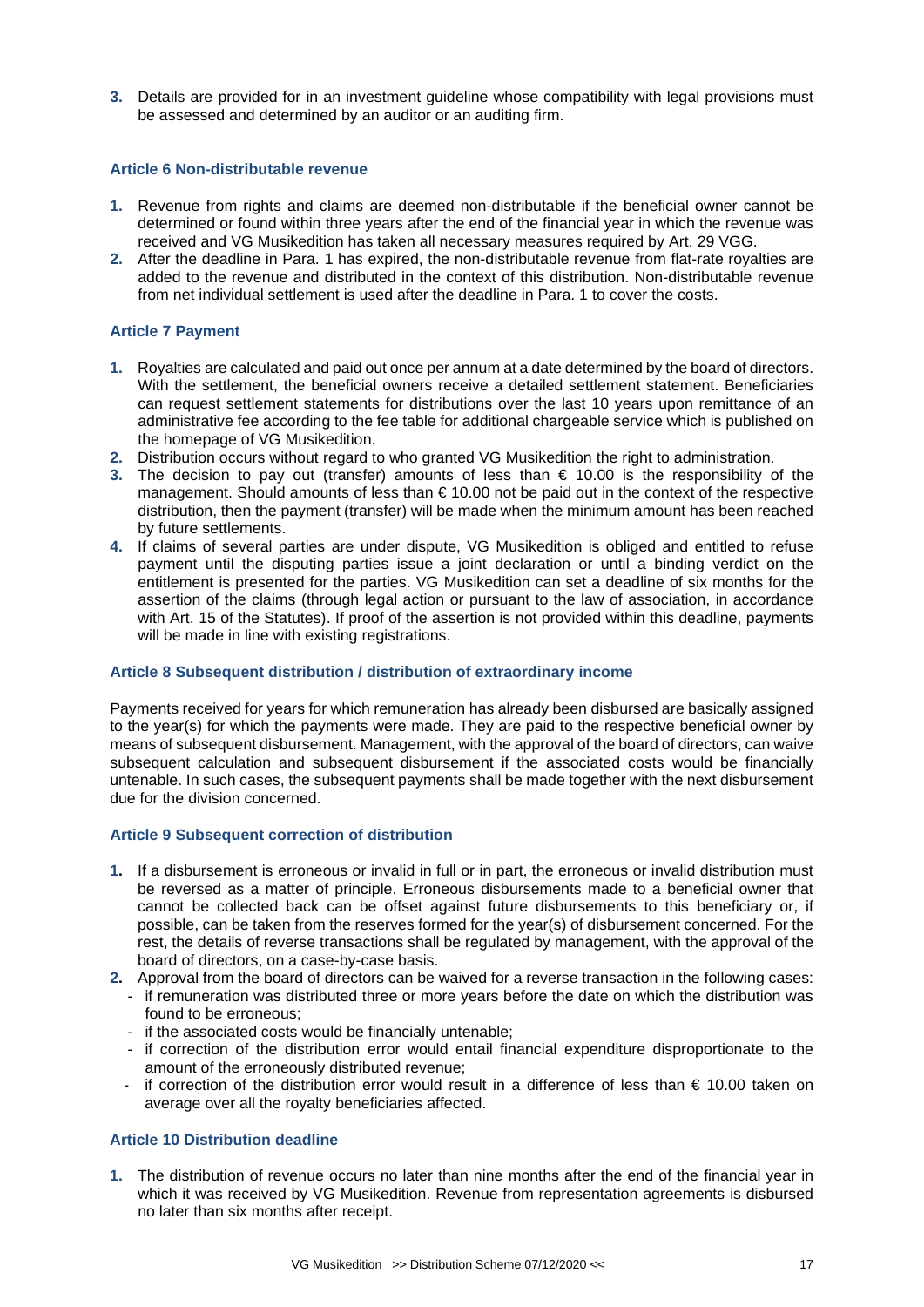- a) As long as factual reasons justify a delay, the deadline pursuant to Para. 1 does not expire. Factual reasons can result for the respective rights holder, in particular, in connection with notifications from users, the determination of rights, the determination of the rights holder or the allocation of details or about the work or other protected items.
- b) With regard to the distribution of revenue from representation agreements, factual reasons also exist especially if the distribution occurs in the context of a transfer to other divisions or the next regular distribution is only due after the end of the deadline.
- **3.** Revenue that is not distributed within the deadline because the beneficiary owner cannot be determined or found is shown separately in the accounts.

## **Article 11 Appeal procedure**

- **1.** Appeals in terms of Art. 33 Para. 2 no. 3 and 4 VGG must be addressed to management in writing provided they do not concern a resolution by the members' meeting.
- **2.** If the appeal is aimed at the distribution of royalties or the deduction of royalties, the appeal must occur no later than three months after receiving the settlement.
- **3.** Management shall decide on the appeal in writing. In the event of a rejection, the decision by management must be justified.
- **4.** An objection to the decision can be lodged with the board of directors. The objection must be lodged no later than four weeks after receiving the decision from management. For complaints that involve an amount of less than 10.00 Euro, an objection cannot be lodged with the board of directors.

#### **Article 12**

- **1.** This General Principles are a component of the Statutes. Changes and supplements therefore require the approval of the members' meeting with the majorities required to change the Statutes.
- **2.** These General Principles and the Execution Regulations must be presented to every member before signing the Rights Agreement.
- **3.** The members' meeting resolves Execution Regulations for the practical implementation of these General Principles, which regulate the application of these principles.

**2.**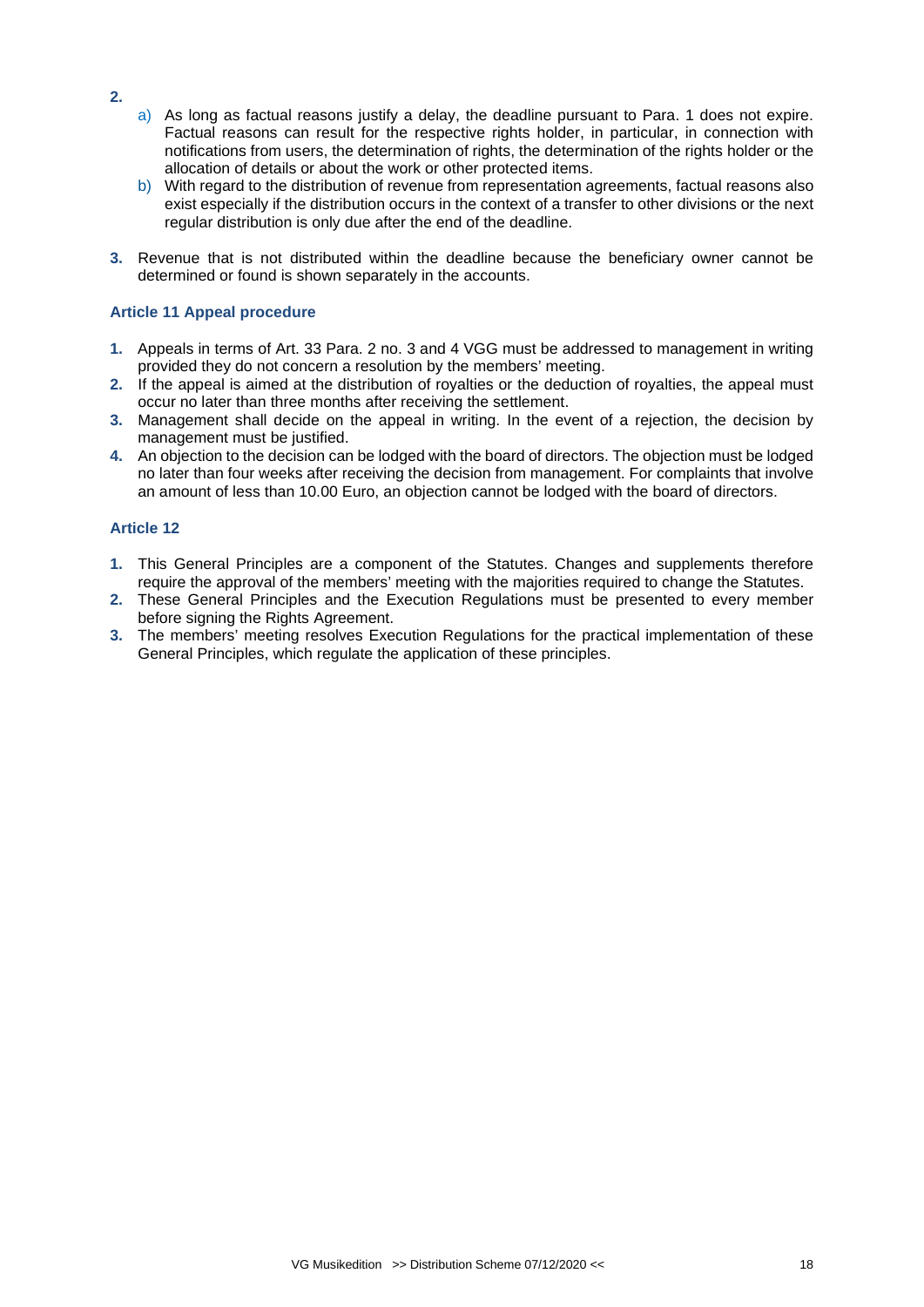# b) Execution Regulations

## **Article 1 Beneficial owner**

- **1.** The distribution of revenue occurs to publishers or other beneficial owners that publish works and editions according to Article 3 and Article 4 of these execution principles. The distribution includes the authors' share.
- **2.** With regard to distribution according to Article 3 and Article 4, only printed works and printed editions as well as purchasable works and editions (music) as download are taken into account.

### **Article 2 Allocation**

The annual distribution sum available consists of "turnover portion" (66.6 %) and a "title portion" (33.3 %).

#### **Article 3 Distribution of the "turnover portion"**

**1.**

- a) For the distribution, all works and editions are taken into account for which turnovers were generated from so-called "paper business" in Germany in the year that the income originated.
- b) Not considered for distributions are turnovers from books, scientific complete or memorial editions, rental material, archive copies, magazines and special productions.
- **2.** Decisive for the allocation of the distribution sum is that the beneficial owner reports the turnovers.
- **3.**
- a) Reports of turnovers of more than 200.000, Euro must be confirmed by a tax consultant or auditor.
- b) VG Musikedition is also entitled to request confirmation pursuant to a) for the report of lower turnovers.
- c) The costs for obtaining confirmation according to a) and b) are to be borne by the beneficial owner.
- **4.** A distribution amount per turnover-Euro is calculated from the sum of the turnovers reported.

## **Article 4 Distribution of the "title portion"**

- **1.** For the distribution, only printed educational editions in German are taken into account that were deliverable in the year that the income originated and published for the first time no more than 50 years ago.
- **2.**
	- a) In this respect, the following are considered educational editions within the meaning of this distribution scheme
		- editions that are educationally processed and show a didactic design with text portions;
		- editions that were created for educational purposes;
		- editions where the musical demand recedes behind technical or similar aspects, in other words are secondary to the educational considerations.
	- b) The following, in particular, are not educational editions in terms of Para. 2a):
		- complete and memorial editions,
		- editions with individual works,
		- collective editions containing works that have no educational or didactic contextual link with each other,
		- facsimile edition
		- magazines
		- books.
- **3.** The title report must enclose a list of the considered titles.
- **4.** Decisive for the allocation of the distributions sum is that the beneficial owner reports the entire scope of educational editions (page numbers including the cover pages).
- **5.**
- a) VG Musikedition is in principle entitled to assess if the report pursuant to Para. 3 corresponds to the requirements in Para. 2 a) and b).
- b) If the report for the title portion contains editions that do not correspond to the Distribution Scheme and guideline, VG Musikedition is obligated to request the beneficial owner to correct the report within a deadline of two weeks. If the corrected report still contains editions that do not correspond to the Distribution Scheme and guideline on the report according to Articles 3